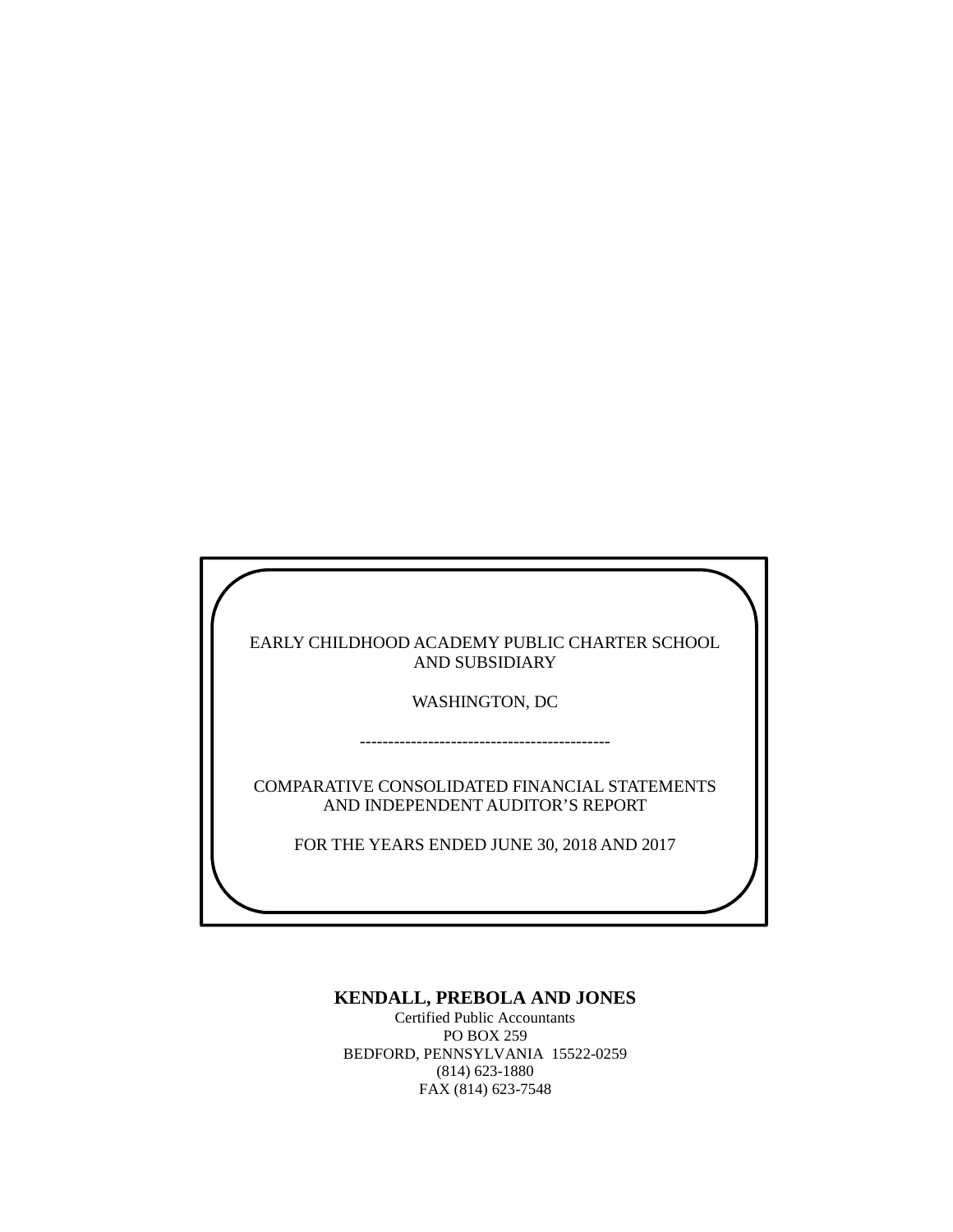# I N D E X

|                                                                                                                                                                                                                          | Page           |
|--------------------------------------------------------------------------------------------------------------------------------------------------------------------------------------------------------------------------|----------------|
| <b>Independent Auditor's Report</b>                                                                                                                                                                                      | $1-2$          |
| Comparative Consolidated Statements of Financial Position,<br>June 30, 2018 and 2017                                                                                                                                     | 3              |
| Comparative Consolidated Statements of Activities, For the Years Ended<br>June 30, 2018 and 2017                                                                                                                         | $\overline{4}$ |
| Comparative Consolidated Statements of Cash Flows, For the Years Ended<br>June 30, 2018 and 2017                                                                                                                         | 5              |
| <b>Notes to Consolidated Financial Statements</b>                                                                                                                                                                        | $6 - 24$       |
| Supplemental Information                                                                                                                                                                                                 |                |
| Schedule 1 - Comparative Consolidated Schedules of Functional Expenses,<br>For the Years Ended June 30, 2018 and 2017                                                                                                    | $25 - 26$      |
| Schedule 2 - Consolidating Statement of Financial Position, June 30, 2018                                                                                                                                                | 27             |
| Schedule 3 - Consolidating Statement of Activities, For the Year Ended June 30, 2018                                                                                                                                     | 28             |
| Independent Auditor's Report on Internal Control over Financial Reporting and on<br>Compliance and Other Matters Based on an Audit of Financial Statements Performed<br>in Accordance with Government Auditing Standards | 29-30          |
| Summary Schedule of Prior Audit Findings, For the Year Ended June 30, 2018                                                                                                                                               | 31             |
| Schedule of Findings, For the Year Ended June 30, 2018                                                                                                                                                                   | 32             |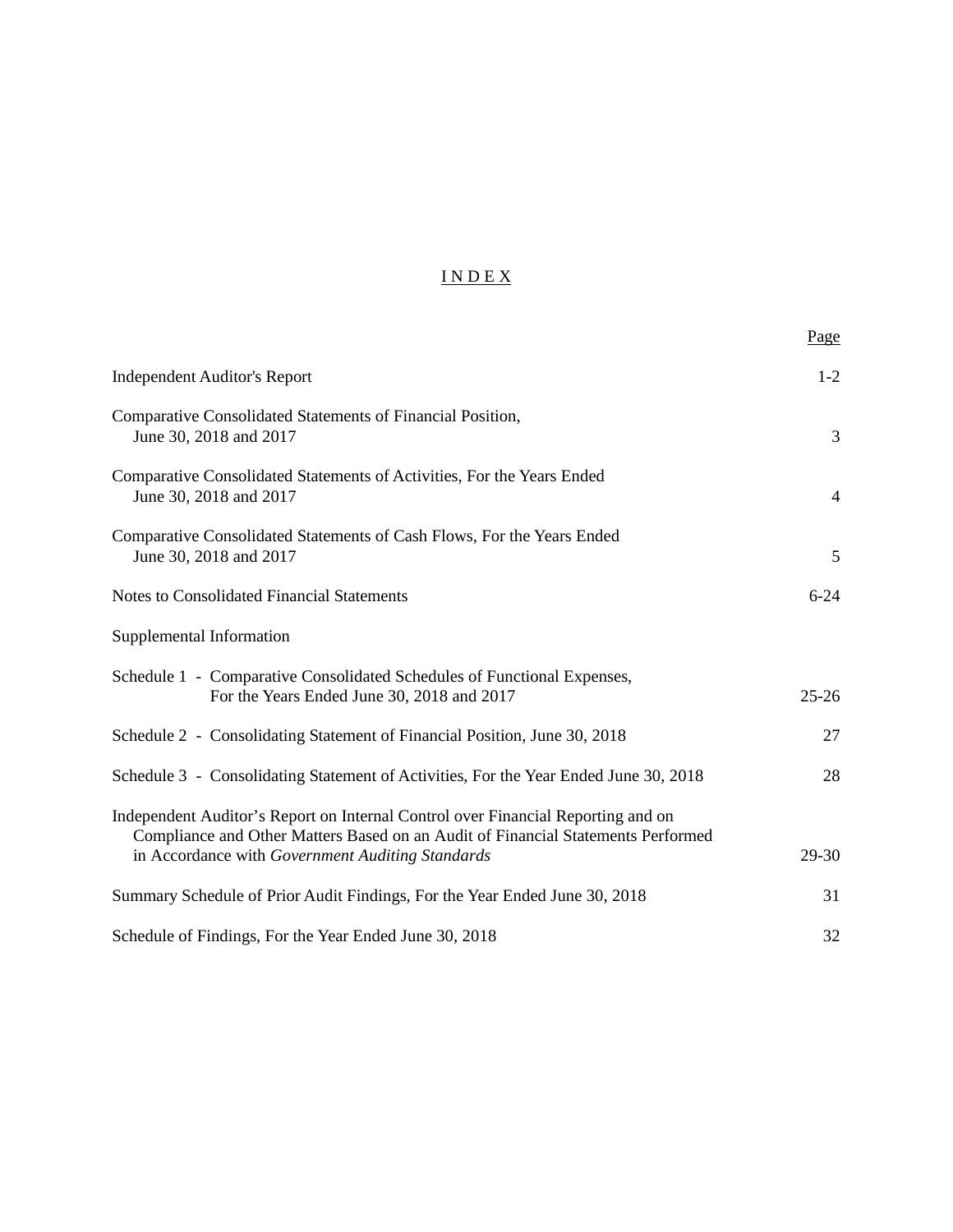# **Kendall, Prebola and Jones, LLC**

Certified Public Accountants

Board of Trustees Early Childhood Academy Public Charter School and Subsidiary 4025 9th Street, SE Washington, DC 20032

#### INDEPENDENT AUDITOR'S REPORT

#### *Report on the Financial Statements*

We have audited the accompanying consolidated financial statements of the Early Childhood Academy Public Charter School (a nonprofit organization) and Subsidiary, which comprise the consolidated statements of financial position as of June 30, 2018 and 2017, and the related consolidated statements of activities and cash flows for the years then ended, and the related notes to the consolidated financial statements.

#### *Management's Responsibility for the Financial Statements*

Management is responsible for the preparation and fair presentation of these consolidated financial statements in accordance with accounting principles generally accepted in the United States of America; this includes the design, implementation, and maintenance of internal control relevant to the preparation and fair presentation of financial statements that are free from material misstatement, whether due to fraud or error.

#### *Auditor's Responsibility*

Our responsibility is to express an opinion on these consolidated financial statements based on our audits. We conducted our audits in accordance with auditing standards generally accepted in the United States of America and the standards applicable to financial audits contained in *Government Auditing Standards*, issued by the Comptroller General of the United States. Those standards require that we plan and perform the audit to obtain reasonable assurance about whether the consolidated financial statements are free from material misstatement.

An audit involves performing procedures to obtain audit evidence about the amounts and disclosures in the consolidated financial statements. The procedures selected depend on the auditor's judgment, including the assessment of the risks of material misstatement of the consolidated financial statements, whether due to fraud or error. In making those risk assessments, the auditor considers internal control relevant to the entity's preparation and fair presentation of the consolidated financial statements in order to design audit procedures that are appropriate in the circumstances, but not for the purpose of expressing an opinion on the effectiveness of the entity's internal control. Accordingly, we express no such opinion. An audit also includes evaluating the appropriateness of accounting policies used and the reasonableness of significant accounting estimates made by management, as well as evaluating the overall presentation of the financial statements.

We believe that the audit evidence we have obtained is sufficient and appropriate to provide a basis for our audit opinion.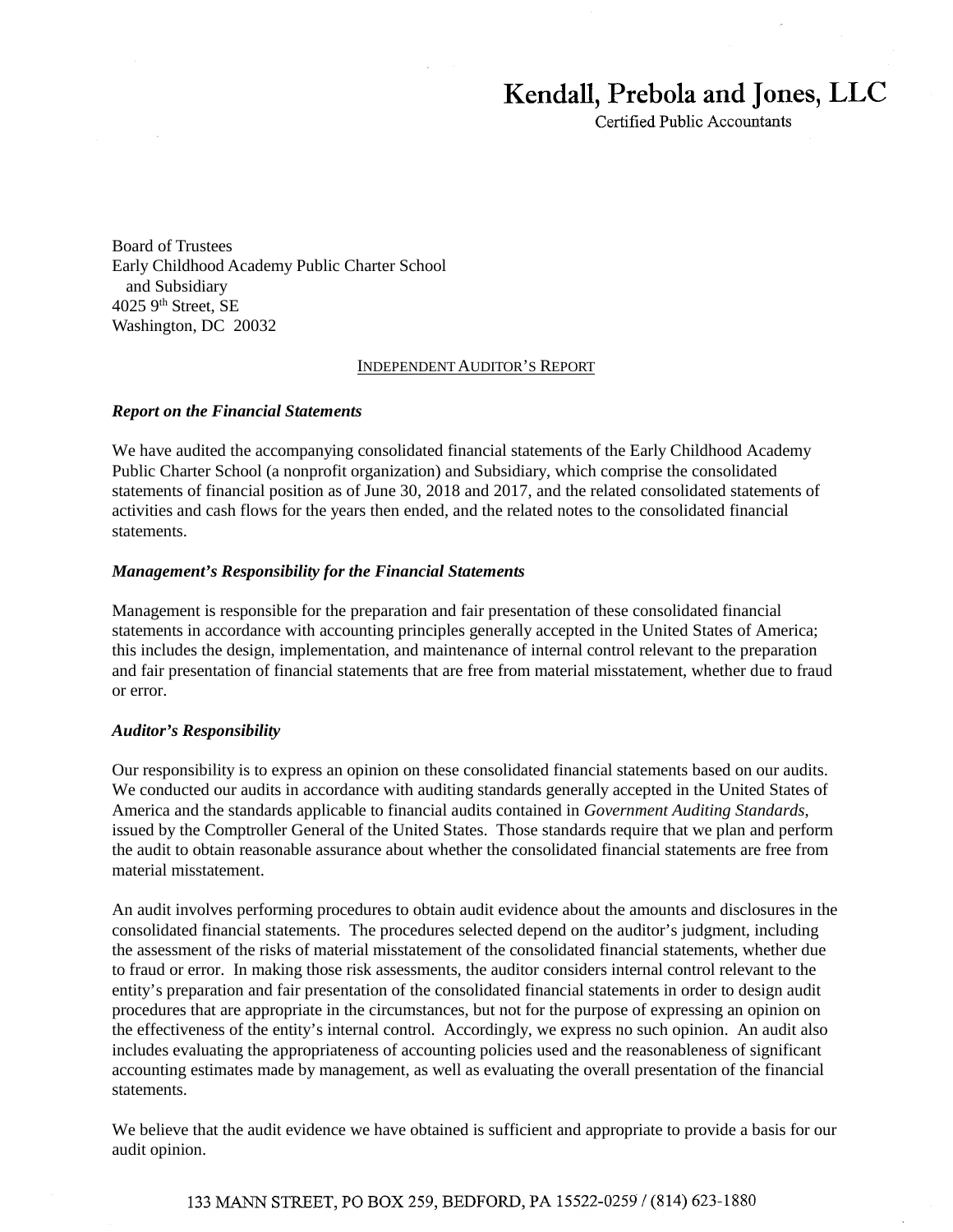#### *Opinion*

In our opinion, the consolidated financial statements referred to above present fairly, in all material respects, the financial position of the Early Childhood Academy Public Charter School and Subsidiary as of June 30, 2018 and 2017, and the changes in its net assets and its cash flows for the years then ended in accordance with accounting principles generally accepted in the United States of America.

#### *Report on Supplementary Information*

Our audits were conducted for the purpose of forming an opinion on the consolidated financial statements as a whole. The supplemental consolidated schedules of functional expenses, as well as the consolidating statement of financial position and the consolidating statement of activities, are presented for purposes of additional analysis and are not a required part of the financial statements. Such information is the responsibility of management and was derived from and relates directly to the underlying accounting and other records used to prepare the financial statements. The information has been subjected to the auditing procedures applied in the audit of the financial statements and certain additional procedures, including comparing and reconciling such information directly to the underlying accounting and other records used to prepare the financial statements or to the financial statements themselves, and other additional procedures in accordance with auditing standards generally accepted in the United States of America. In our opinion, the information is fairly stated in all material respects in relation to the financial statements as a whole.

#### *Other Reporting Required by Government Auditing Standards*

In accordance with *Government Auditing Standards*, we have also issued our report dated November 9, 2018, on our consideration of the Early Childhood Academy Public Charter School and Subsidiary's internal control over financial reporting and on our tests of its compliance with certain provisions of laws, regulations, contracts and grant agreements and other matters. The purpose of that report is solely to describe the scope of our testing of internal control over financial reporting and compliance and the results of that testing, and not to provide an opinion on internal control over financial reporting or on compliance. That report is an integral part of an audit performed in accordance with *Government Auditing Standards* in considering the Early Childhood Academy Public Charter School and Subsidiary's internal control over financial reporting and compliance.

Kendall, Prebola and Jones

Kendall, Prebola and Jones Kendall, Prebola and Jones Certified Public Accountants Certified Public Accountants

Bedford, Pennsylvania November 9, 2018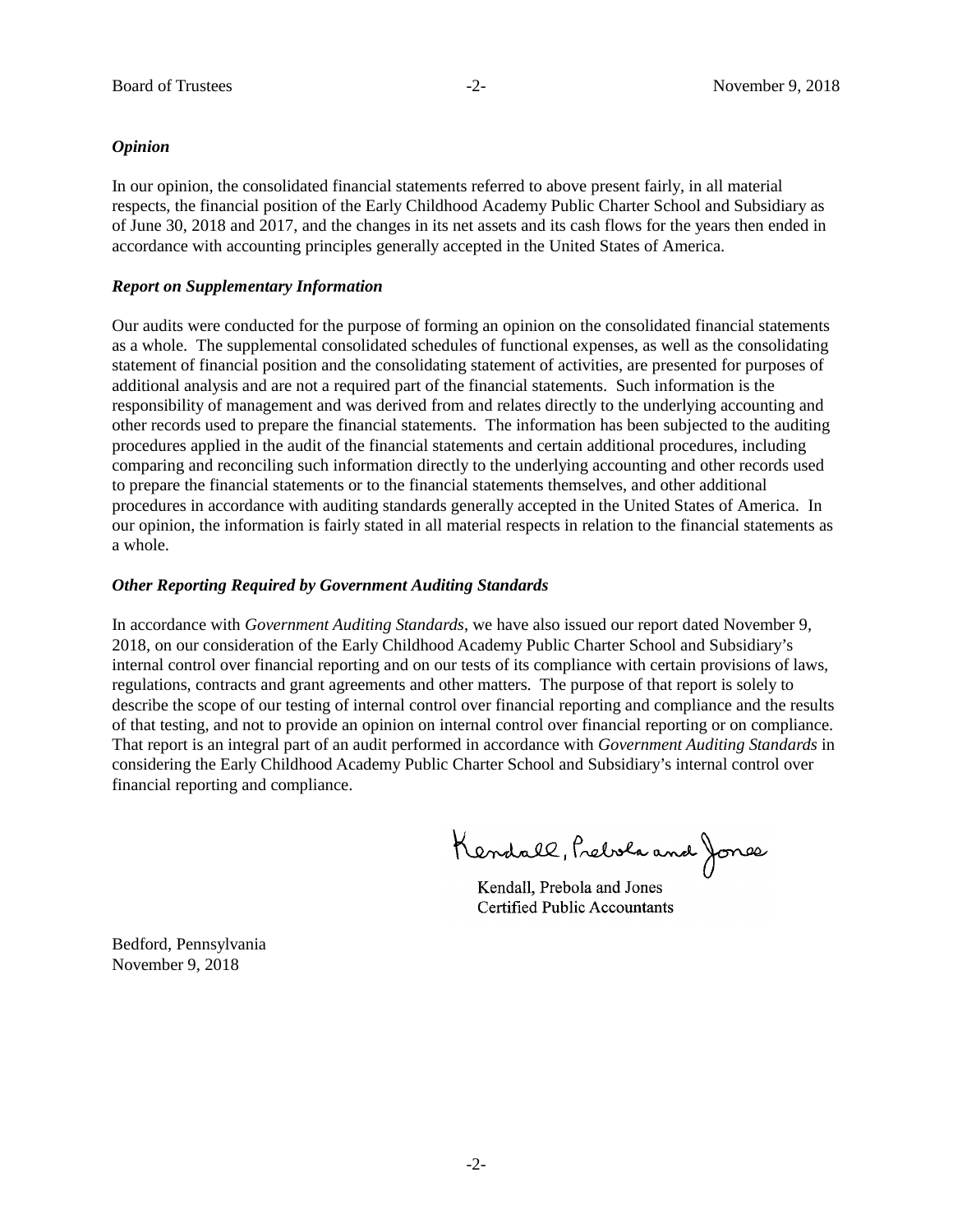# EARLY CHILDHOOD ACADEMY PUBLIC CHARTER SCHOOL AND SUBSIDIARY COMPARATIVE CONSOLIDATED STATEMENTS OF FINANCIAL POSITION JUNE 30, 2018 AND 2017

|                                                 | June 30, 2018              | June 30, 2017            |
|-------------------------------------------------|----------------------------|--------------------------|
| <b>ASSETS</b>                                   |                            |                          |
| <b>Current Assets:</b>                          |                            |                          |
| Cash and Cash Equivalents                       | \$<br>4,040,093            | 4,292,731<br>\$          |
| <b>Accounts Receivable</b>                      | 76,101                     | 39,659                   |
| <b>Grants Receivable</b>                        | 171,768                    | 171,015                  |
| Promises Receivable                             |                            | 4,500                    |
| Prepaid Expenses                                | 14,249                     | 20,829                   |
| <b>Total Current Assets</b>                     | 4,302,211<br>\$            | 4,528,734<br>\$          |
| <b>Fixed Assets:</b>                            |                            |                          |
| Furniture and Equipment                         | \$<br>174,358              | \$<br>166,607            |
| Computer Equipment                              | 258,491                    | 285,299                  |
| Leasehold Improvements                          | 75,235                     | 75,235                   |
| <b>Construction in Progress</b>                 | 1,786,191                  | 550,000                  |
| Land - Deposit                                  | 50,000                     |                          |
| Less: Accumulated Depreciation and Amortization | (448,000)                  | (432, 193)               |
| <b>Total Fixed Assets</b>                       | \$<br>1,896,275            | \$<br>644,948            |
| Other Assets:                                   |                            |                          |
| Deposits                                        | \$<br>57,517               | \$<br>56,857             |
| <b>Loan Acquisition Costs</b>                   | 40,000                     |                          |
| <b>Total Other Assets</b>                       | \$<br>97,517               | 56,857<br>S.             |
| <b>TOTAL ASSETS</b>                             | \$<br>6,296,003            | 5,230,539                |
| <b>LIABILITIES AND NET ASSETS</b>               |                            |                          |
| Current Liabilities:                            |                            |                          |
| <b>Accounts Payable</b>                         | \$<br>558,069              | \$<br>66,496             |
| Accrued Salary and Vacation                     | 151,735                    | 142,239                  |
| Payroll Withholdings and Related Liabilities    | 19,599                     | 3,372                    |
| <b>Deferred Revenues</b>                        | 126                        |                          |
| Current Portion: Long-Term Debt                 | 2,931                      | 6,423                    |
| <b>Total Current Liabilities</b>                | \$<br>732,460              | \$<br>218,530            |
| Long Term Liabilities:                          |                            |                          |
| Capital Lease Payable                           | \$<br>2,931                | \$<br>9,354              |
| Less: Current Portion                           | (2,931)                    | (6, 423)                 |
| <b>Total Long Term Liabilities</b>              | \$<br>$\sim 100$ m $^{-1}$ | 2,931<br>\$              |
| <b>Total Liabilities</b>                        | \$<br>732,460              | 221,461<br>$\frac{1}{2}$ |
| Net Assets:                                     |                            |                          |
| Unrestricted                                    | 5,563,543<br>\$            | 5,009,078<br>\$.         |
| <b>Temporarily Restricted</b>                   |                            |                          |
|                                                 |                            |                          |
| <b>Total Net Assets</b>                         | 5,563,543<br>\$            | 5,009,078                |
| TOTAL LIABILITIES AND NET ASSETS                | 6,296,003<br>\$            | 5,230,539                |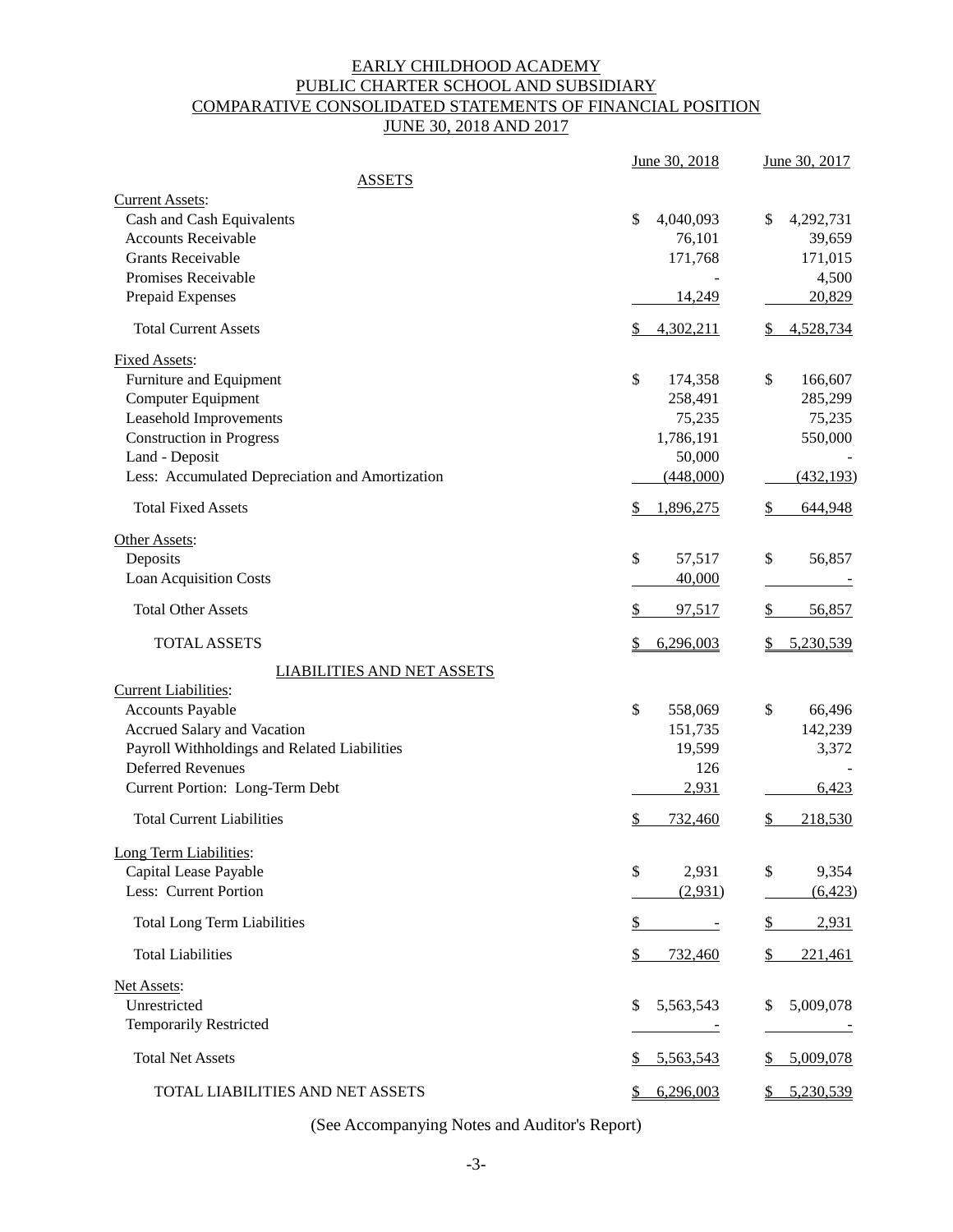# EARLY CHILDHOOD ACADEMY PUBLIC CHARTER SCHOOL AND SUBSIDIARY COMPARATIVE CONSOLIDATED STATEMENTS OF ACTIVITIES FOR THE YEARS ENDED JUNE 30, 2018 AND 2017

|                                              | June 30, 2018 |                           |               | June 30, 2017 |                           |               |  |  |
|----------------------------------------------|---------------|---------------------------|---------------|---------------|---------------------------|---------------|--|--|
|                                              | Unrestricted  | Temporarily<br>Restricted | Total         | Unrestricted  | Temporarily<br>Restricted | Total         |  |  |
| Revenues and Other Support:                  |               |                           |               |               |                           |               |  |  |
| Per-Pupil Funding Allocation                 | \$ 3,941,922  | $\boldsymbol{\mathsf{S}}$ | \$3,941,922   | \$3,291,774   | \$                        | \$3,291,774   |  |  |
| Per-Pupil Funding - Facilities Allowance     | 785,411       |                           | 785,411       | 715,396       |                           | 715,396       |  |  |
| <b>Federal Entitlements and Grants</b>       | 596,110       |                           | 596,110       | 515,653       |                           | 515,653       |  |  |
| <b>Donated Federal Commodities</b>           | 16,796        |                           | 16,796        | 14,037        |                           | 14,037        |  |  |
| <b>State Grants</b>                          | 18,456        |                           | 18,456        | 58,440        |                           | 58,440        |  |  |
| <b>Private Grants and Contributions</b>      | 38,634        |                           | 38,634        | 22,364        |                           | 22,364        |  |  |
| <b>Service Fees</b>                          | 42,589        |                           | 42,589        | 17,862        |                           | 17,862        |  |  |
| <b>Student Fees</b>                          | 59,283        |                           | 59,283        | 68,969        |                           | 68,969        |  |  |
| Interest                                     | 5,257         |                           | 5,257         | 4,140         |                           | 4,140         |  |  |
| Special Events (Net)                         | 4,340         |                           | 4,340         | 4,923         |                           | 4,923         |  |  |
| Loss on Disposal of Fixed Assets             | (669)         |                           | (669)         | (1,745)       |                           | (1,745)       |  |  |
| <b>Net Assets Released from Restrictions</b> |               |                           |               |               |                           |               |  |  |
| (Satisfaction of Program Restrictions)       |               |                           |               | 36,063        | (36,063)                  |               |  |  |
| <b>Total Revenues and Other Support</b>      | \$5,508,129   | \$                        | \$5,508,129   | \$4,747,876   | (36,063)                  | \$4,711,813   |  |  |
| <b>Expenses and Losses:</b>                  |               |                           |               |               |                           |               |  |  |
| <b>Educational Services</b>                  | \$4,457,357   | \$                        | \$4,457,357   | \$4,160,162   | \$                        | \$4,160,162   |  |  |
| Fundraising                                  | 29,077        |                           | 29,077        | 4,287         |                           | 4,287         |  |  |
| General and Administrative                   | 467,230       |                           | 467,230       | 383,114       |                           | 383,114       |  |  |
| <b>Total Expenses</b>                        | \$4,953,664   | \$                        | \$4,953,664   | \$4,547,563   | \$                        | \$4,547,563   |  |  |
| Changes in Net Assets                        | 554,465<br>\$ | \$                        | 554,465<br>\$ | 200,313<br>\$ | \$<br>(36,063)            | \$<br>164,250 |  |  |
| Net Assets, Beginning of Year                | 5,009,078     |                           | 5,009,078     | 4,808,765     | 36,063                    | 4,844,828     |  |  |
| Net Assets, End of Year                      | \$5,563,543   | \$                        | \$5,563,543   | \$5,009,078   | \$                        | \$5,009,078   |  |  |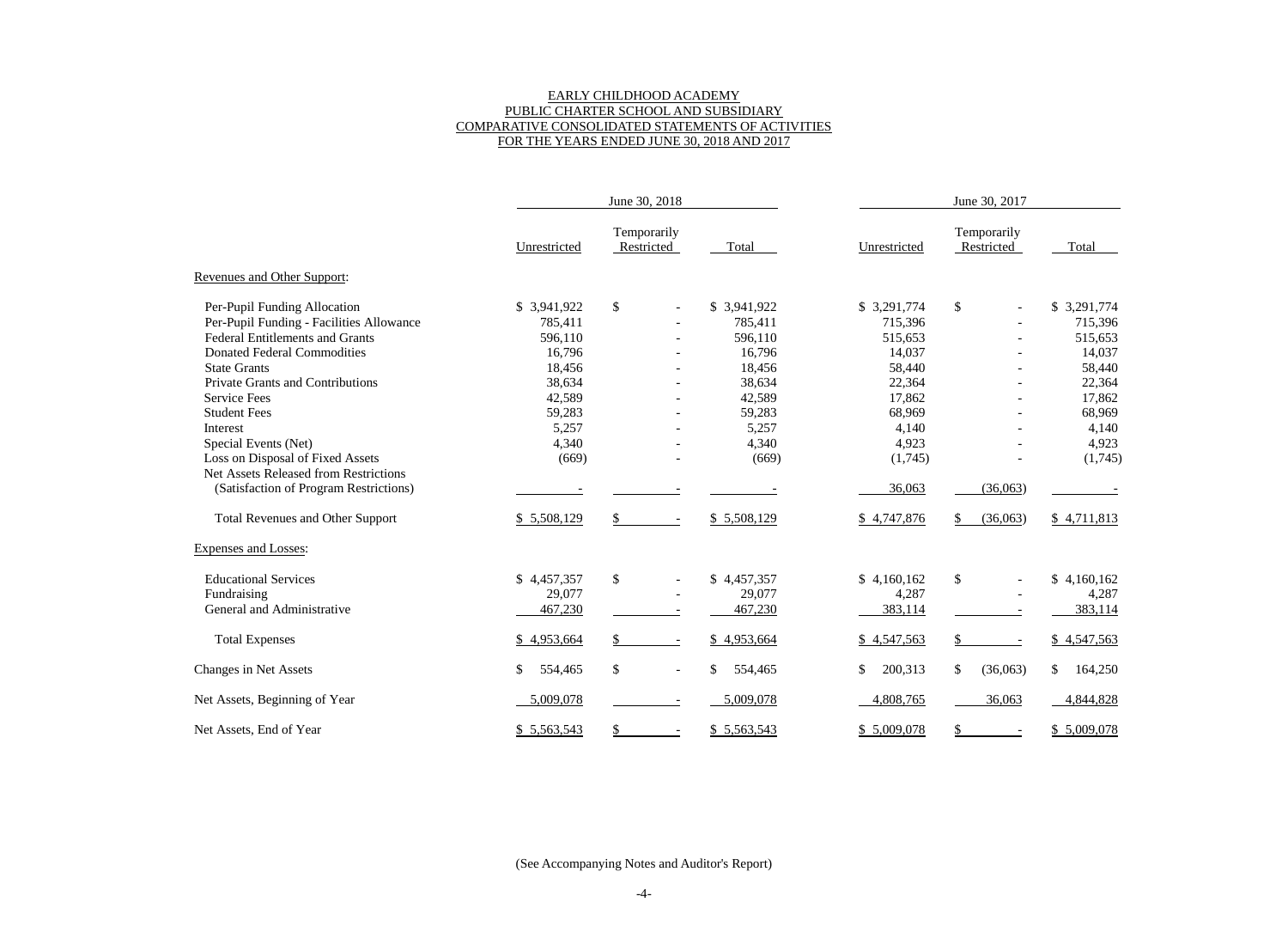# EARLY CHILDHOOD ACADEMY PUBLIC CHARTER SCHOOL AND SUBSIDIARY COMPARATIVE CONSOLIDATED STATEMENTS OF CASH FLOWS FOR THE YEARS ENDED JUNE 30, 2018 AND 2017

|                                                                              |               | June 30, 2018 | June 30, 2017    |  |
|------------------------------------------------------------------------------|---------------|---------------|------------------|--|
| <b>Cash Flows from Operating Activities:</b><br><b>Changes in Net Assets</b> | \$            | 554,465       | \$<br>164,250    |  |
| Adjustments to Reconcile Changes in Net Assets                               |               |               |                  |  |
| to Net Cash Flows from Operating Activities:                                 |               |               |                  |  |
| Depreciation and Amortization                                                |               | 57,534        | 62,945           |  |
| Loss on Disposal of Fixed Assets                                             |               | 669           | 1,745            |  |
| <b>Bad Debt Expense</b>                                                      |               | 4,500         |                  |  |
| Accounts Receivable - (Increase)/Decrease                                    |               | (36, 442)     | (12, 397)        |  |
| Grants Receivable - (Increase)/Decrease                                      |               | (753)         | (86, 498)        |  |
| Promises Receivable - (Increase)/Decrease                                    |               |               | 40,500           |  |
| Prepaid Expenses - (Increase)/Decrease                                       |               | 6,580         | (7, 877)         |  |
| Deposits - (Increase)/Decrease                                               |               | (660)         | 23,915           |  |
| Accounts Payable - Increase/(Decrease)                                       |               | (65, 517)     | 43,531           |  |
| Accrued Salary and Vacation - Increase/(Decrease)                            |               | 9,496         | 2,349            |  |
| Payroll Withholdings and Related Liabilities - Increase/(Decrease)           |               | 16,227        | (12,096)         |  |
| Deferred Revenues - Increase/(Decrease)                                      |               | 126           | (2,795)          |  |
| Net Cash Flows from Operating Activities                                     | \$            | 546,225       | \$<br>217,572    |  |
| <b>Cash Flows from Investing Activities:</b>                                 |               |               |                  |  |
| <b>Purchase of Fixed Assets</b>                                              | \$            | (23, 339)     | \$<br>(84,937)   |  |
| Purchase of Deposit on Land                                                  |               | (50,000)      |                  |  |
| Payments for Construction in Progress                                        |               | (679, 101)    | (500,000)        |  |
| Net Cash Flows from Investing Activities                                     | \$            | (752, 440)    | \$<br>(584, 937) |  |
| <b>Cash Flows from Financing Activities:</b>                                 |               |               |                  |  |
| Payments for Loan Acquisition Fees                                           | \$            | (40,000)      | \$               |  |
| Payments on Capital Lease                                                    |               | (6,423)       | (7, 131)         |  |
| Net Cash Flows from Financing Activities                                     | \$            | (46, 423)     | \$<br>(7,131)    |  |
| Net (Decrease) in Cash and Cash Equivalents                                  | \$            | (252, 638)    | \$<br>(374, 496) |  |
| Cash and Cash Equivalents at Beginning of Year                               |               | 4,292,731     | 4,667,227        |  |
| Cash and Cash Equivalents at End of Year                                     | $\frac{1}{2}$ | 4,040,093     | \$<br>4,292,731  |  |

## Supplemental Disclosures:

a) No income taxes were paid during the years ended June 30, 2018 and 2017.

b) Cash paid for interest during the years ended June 30, 2018 and 2017 was \$843 and \$852, respectively.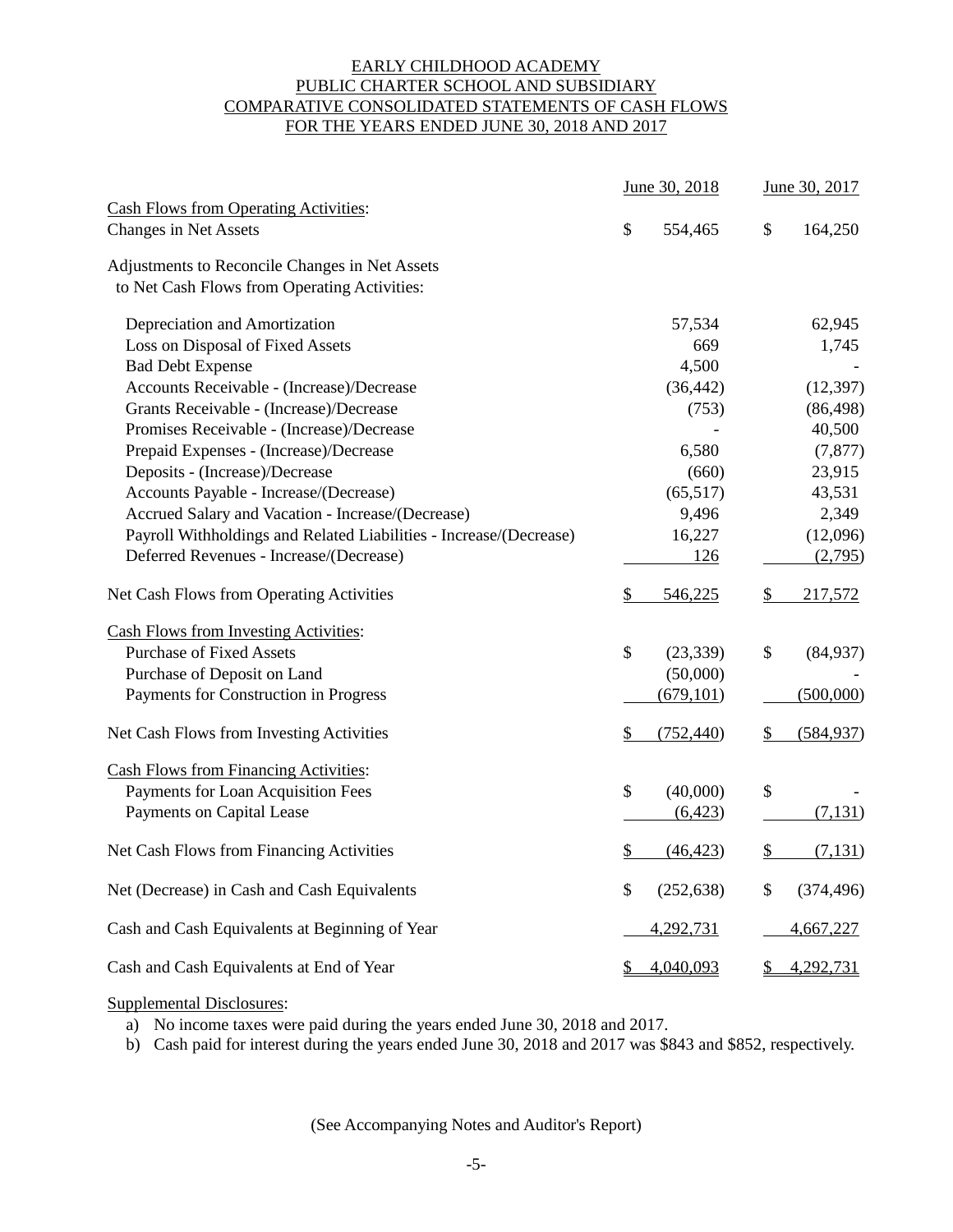Early Childhood Academy Public Charter School, Inc., and Subsidiary (ECA), a District of Columbia not-for-profit corporation was incorporated on November 12, 2004, exclusively for educational purposes. The public charter school operates as part of the District of Columbia Public School System and was chartered under the authority of the DC Public Charter School Board. ECA is a tuition-free public school, designed to ultimately serve 300 Washington, DC, children in grades prekindergarten through grade three. ECA focuses heavily on language and literacy, with instruction also provided in math, social studies, science, music, and physical education.

It is the mission of Early Childhood Academy Public Charter School and Subsidiary to foster the academic and social/emotional growth and development of each student in a safe and holistic learning environment that will equip all students with the knowledge and tools to become high achievers, proficient readers, and critical thinkers who will thrive for a lifetime as productive and caring citizens.

ECA's primary sources of support are local appropriations for charter schools from the District of Columbia. ECA also receives federal entitlement funding through the Office of the State Superintendent of Education.

On May 11, 2018, the ECA Support Corporation was organized as a District of Columbia not-for-profit organization to participate in the Internal Revenue Service's Federal New Market Tax Credit (NMTC) Program to develop and construct a new facility site and campus for its elementary school operations and programs, located at 885 Barnaby Street, SE, Washington, DC. The ECA Support Corporation will serve as a leverage lender to indirectly fund the NMTC loans and will operate for the benefit of, perform the functions of, and carry out the purposes of the Early Childhood Academy Public Charter School.

# 1. SUMMARY OF SIGNIFICANT ACCOUNTING POLICIES:

The significant accounting policies of the Charter School are summarized below:

(a) Basis of Accounting and Presentation:

The accompanying financial statements have been prepared on the accrual basis of accounting, which presents financial position, activities, functional expenses and cash flows in accordance with accounting principles generally accepted in the United States of America.

## (b) Revenue Recognition:

## **Contributions**

The Charter School has adopted Financial Accounting Standards Board ASC No. 958-605-25, *Accounting for Contributions Received and Contributions Made.* As such, contributions are recognized as revenue when they are received or unconditionally pledged.

All contributions are available for unrestricted use unless specifically restricted by the donor. Contributions and promises to give with donor-imposed conditions are recognized as unrestricted support when the conditions on which they depend are substantially met. Contributions and promises to give with donor-imposed restrictions are reported as temporarily restricted support.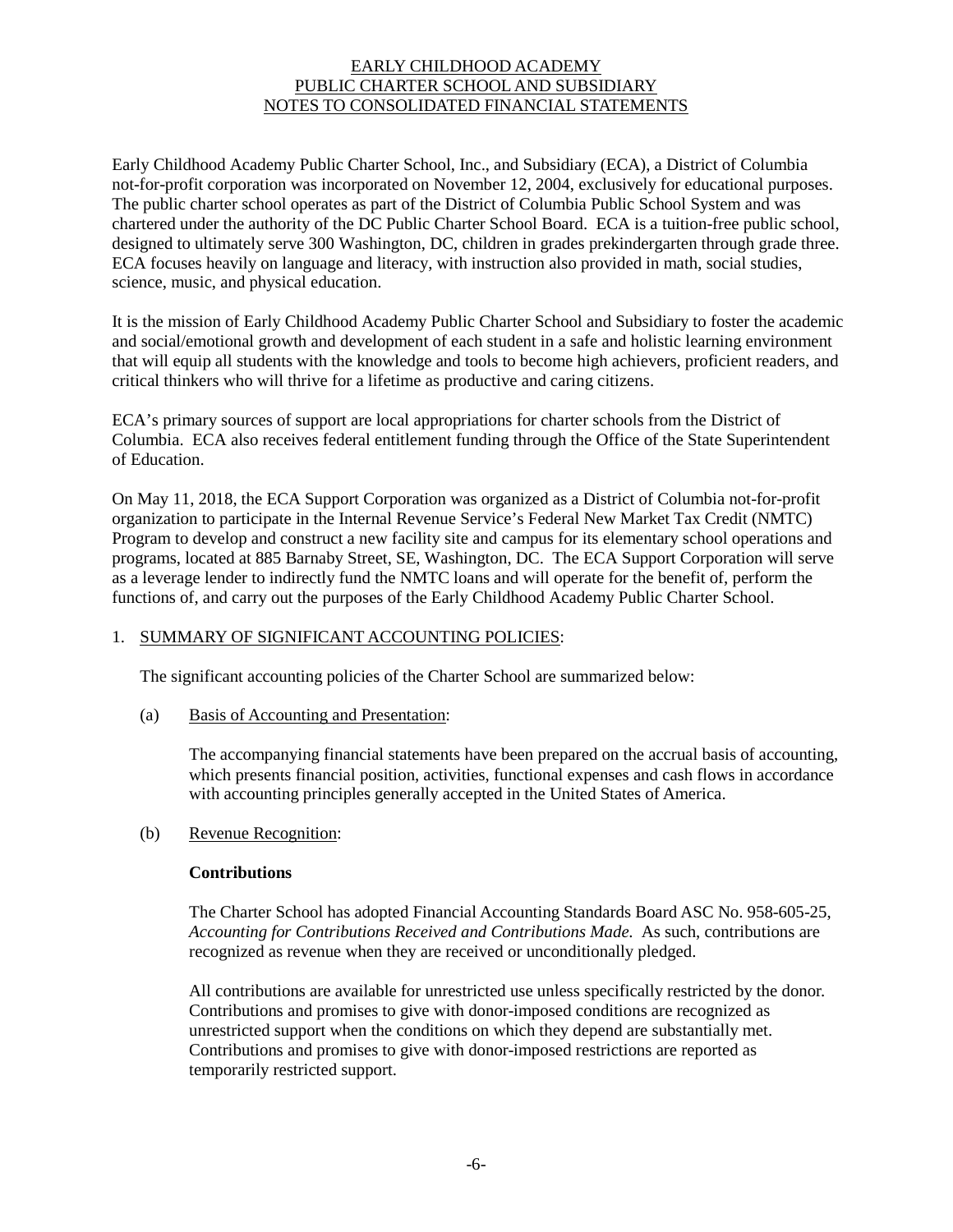#### 1. SUMMARY OF SIGNIFICANT ACCOUNTING POLICIES: (Continued)

#### (b) Revenue Recognition: (Continued)

#### **Contributions** (Continued)

Unconditional promises to give due in the next year are recorded at their net realizable value. An allowance for uncollectible contributions receivable is provided based upon management's judgment, including such factors as prior collection history and type of contribution.

The Charter School reports gifts of equipment as unrestricted support unless explicit donor stipulations specify how the donated assets must be used. The Charter School reports expirations of donor restrictions when the donated or acquired assets are placed in service.

#### **Federal and Charter School Funding**

The Charter School receives a student allocation from the District of Columbia as well as federal funding to cover the cost of academic expenses. The student allocation is on a per pupil basis and includes the academic year funding, special education funding and a facilities allotment. The Charter School recognizes this funding in the year in which the school term is conducted. Funding received in advance of the school term is recorded as a refundable advance. Federal entitlements are recognized based on the allowable costs incurred.

#### **Before and After Care Fees**

The Charter School offers fee-based extended day programming for students in grades prekindergarten through third grade. The hours of operation are structured to coincide with the typical workday of parents of the students. Both the before and after care programs offer food services. Tuition is collected based on a monthly fee and has been reflected as student fees.

(c) Corporate Taxes:

## **Early Childhood Academy Public Charter School**

The Charter School is exempt from federal and state income taxes (other than on unrelated business income) under the provisions of Section 501(c)(3) of the Internal Revenue Code and similar state income tax laws. Exemption from District of Columbia income taxes was granted to the Charter School effective June 13, 2007. Accordingly, no provisions for income taxes have been provided for in the accompanying financial statements. The Charter School has been classified as other than a private foundation under Section  $509(a)(1)$  of the Internal Revenue Code and accordingly contributions qualify as a charitable tax deduction by the contributor under Section  $170(b)(i)(A)(ii)$ . The Charter School did not have any net unrelated business income for the years ended June 30, 2018 and 2017.

The Charter School is also exempt from District of Columbia sales and personal property taxes.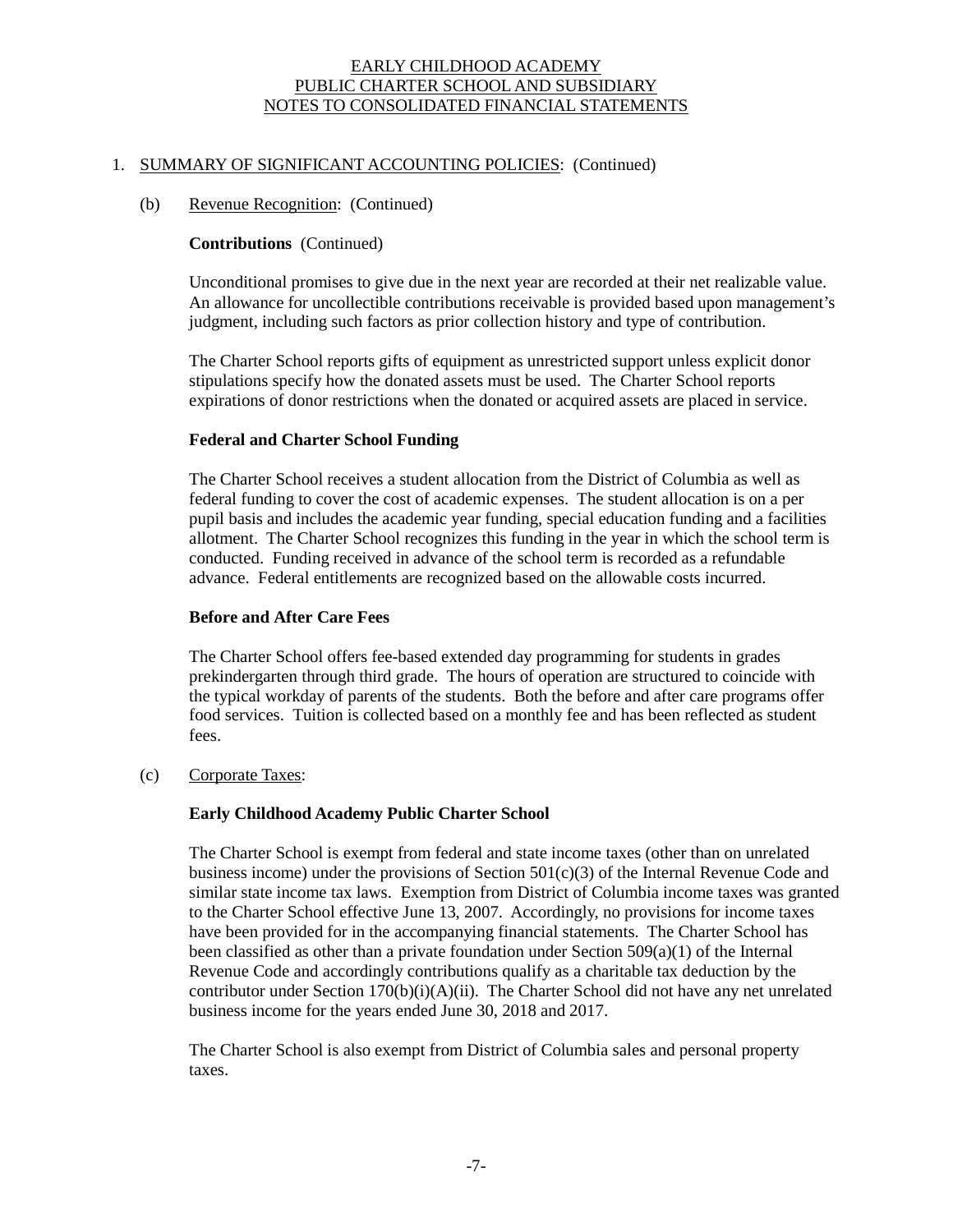#### 1. SUMMARY OF SIGNIFICANT ACCOUNTING POLICIES: (Continued)

#### (c) Corporate Taxes: (Continued)

#### **ECA Support Corporation**

The ECA Support Corporation was incorporated on May 11, 2018, to operate as a not-forprofit organization. As of June 30, 2018, the application for federal income tax exemption was in the process of being submitted to apply for exemption under  $501(c)(3)$  of the Internal Revenue Code. The Support Corporation is currently operating with the benefits provided to an exempt organization until such time as the Application for Exemption is reviewed by the Internal Revenue Service and a determination is issued.

# (d) Grants:

#### **Foundation Grants**

Grant revenues from foundations are recognized as increases in unrestricted net assets unless use of related assets is limited by donor-imposed restrictions. Expenses are reported as decreases in unrestricted net assets. Expiration of temporary restrictions (i.e. the donorstipulated purpose has been fulfilled and/or the stipulated time period has elapsed) is reported as net assets released from restrictions between the applicable classes of net assets.

#### **Government Grants**

The Charter School receives grants from federal and state governmental agencies for various purposes in the form of exchange transactions. Receivables related to grant awards are recorded to the extent unreimbursed expenses have been incurred for the purposes specified by an approved grant award. Funds received in advance for these types of grants and those that are unexpended as of year-end are reflected as a deferred revenue.

#### (e) Net Assets:

The Charter School has adopted Financial Accounting Standards Board ASC No. 958-205-05, *Financial Statements of Not-for-Profit Organizations*, which requires reporting information regarding its financial position and activities according to three classes of net assets.

Net assets and revenues, expenses, gains, and losses are classified based on the existence or absence of donor-imposed restrictions. Accordingly, net assets of the Charter School and changes therein are classified and reported as follows:

#### **Unrestricted Net Assets**

Unrestricted net assets are defined as net assets that are not subject to donor-imposed restrictions and over which the Board of Trustees has discretionary control. This classification includes net assets subject to donor-imposed conditions, which have been met in the current year and net assets subject to donor-imposed restrictions that have been released from restrictions.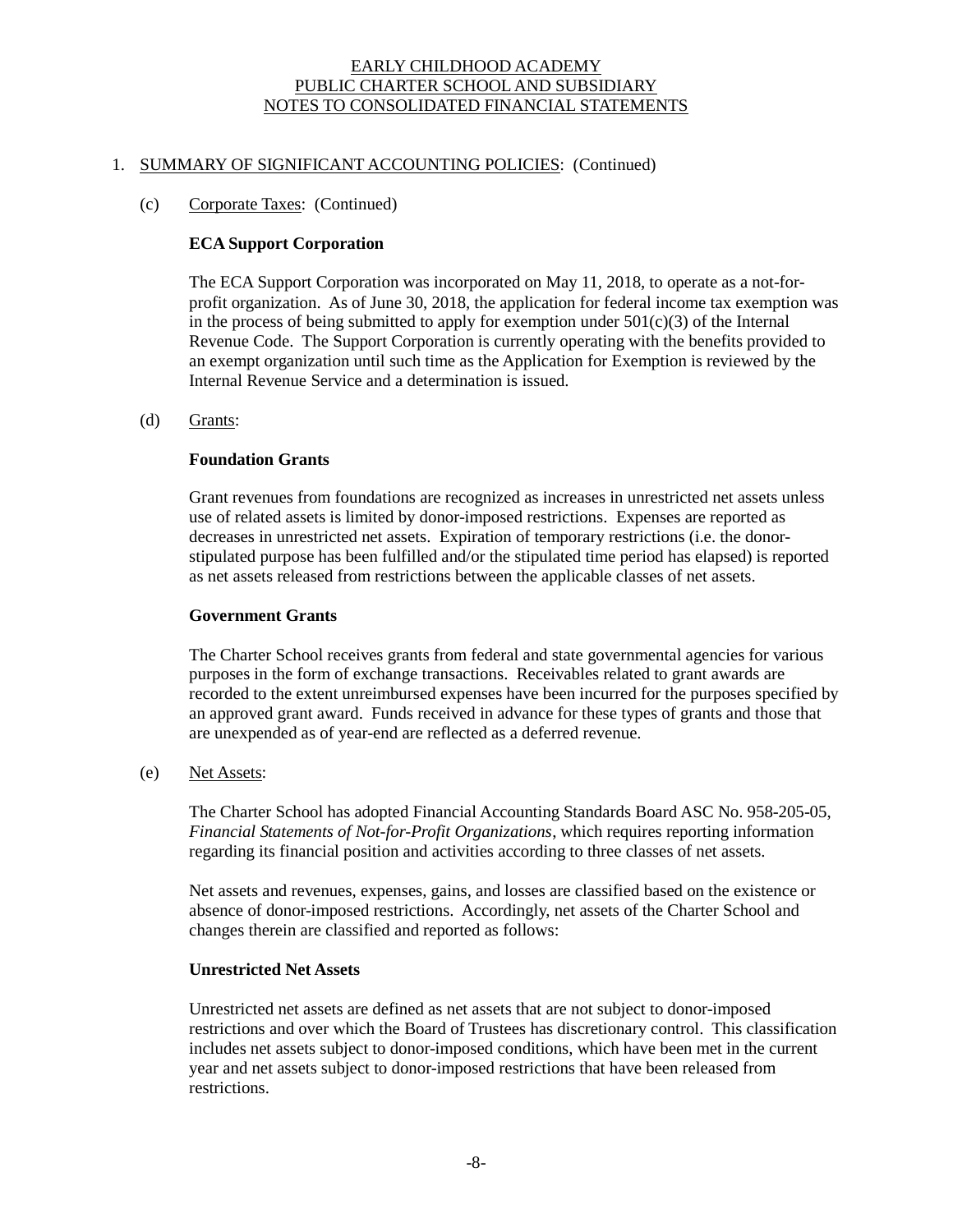## 1. SUMMARY OF SIGNIFICANT ACCOUNTING POLICIES: (Continued)

## (e) Net Assets: (Continued)

## **Temporarily Restricted Net Assets**

Temporarily restricted net assets are defined as net assets subject to donor-imposed restrictions that may or will be met, either by actions of the Charter School and/or the passage of time. When a restriction expires, temporarily restricted net assets are reclassified to unrestricted net assets and reported in the statement of activities as net assets released from restrictions. There were no temporarily restricted net assets available at June 30, 2018 and 2017.

Net assets were released from donor restrictions by incurring expenses satisfying the restricted purpose, the passage of time, or by occurrence of events specified by donors for the following activity:

|                        | June 30, 2018            | June 30, 2017 |  |  |
|------------------------|--------------------------|---------------|--|--|
| Afterschool Enrichment | $\overline{\phantom{a}}$ | 36.063        |  |  |
| <b>Total Released</b>  | $\overline{\phantom{0}}$ | 36 063        |  |  |

## **Permanently Restricted Net Assets**

Permanently restricted net assets are defined as net assets subject to donor-imposed stipulations that require the net assets be maintained permanently by the Charter School. Generally, the donors of these assets permit the use of all or part of the income earned on any related investments for general or specific purposes. The Charter School did not have any permanently restricted net assets as of June 30, 2018 and 2017.

## (f) Donated Services and Materials:

Donated services and materials are recognized as contributions in accordance with FASB ASC 958, *Accounting for Contributions Received and Contributions Made*, if the services received create or enhance nonfinancial assets or require specialized skills, are provided by individuals possessing those skills, and would typically need to be purchased if not provided by donation. Contributed services and promises to give services that do not meet the above criteria are not recognized. The time contributed by the Charter School's Board of Trustees is uncompensated and is not reflected as donated services. In-kind contributions are recorded in the statement of activities at estimated fair value and recognized as revenue and expense (or an asset) in the period they are received. There were no donated services or materials recognized during the years ended June 30, 2018 and 2017.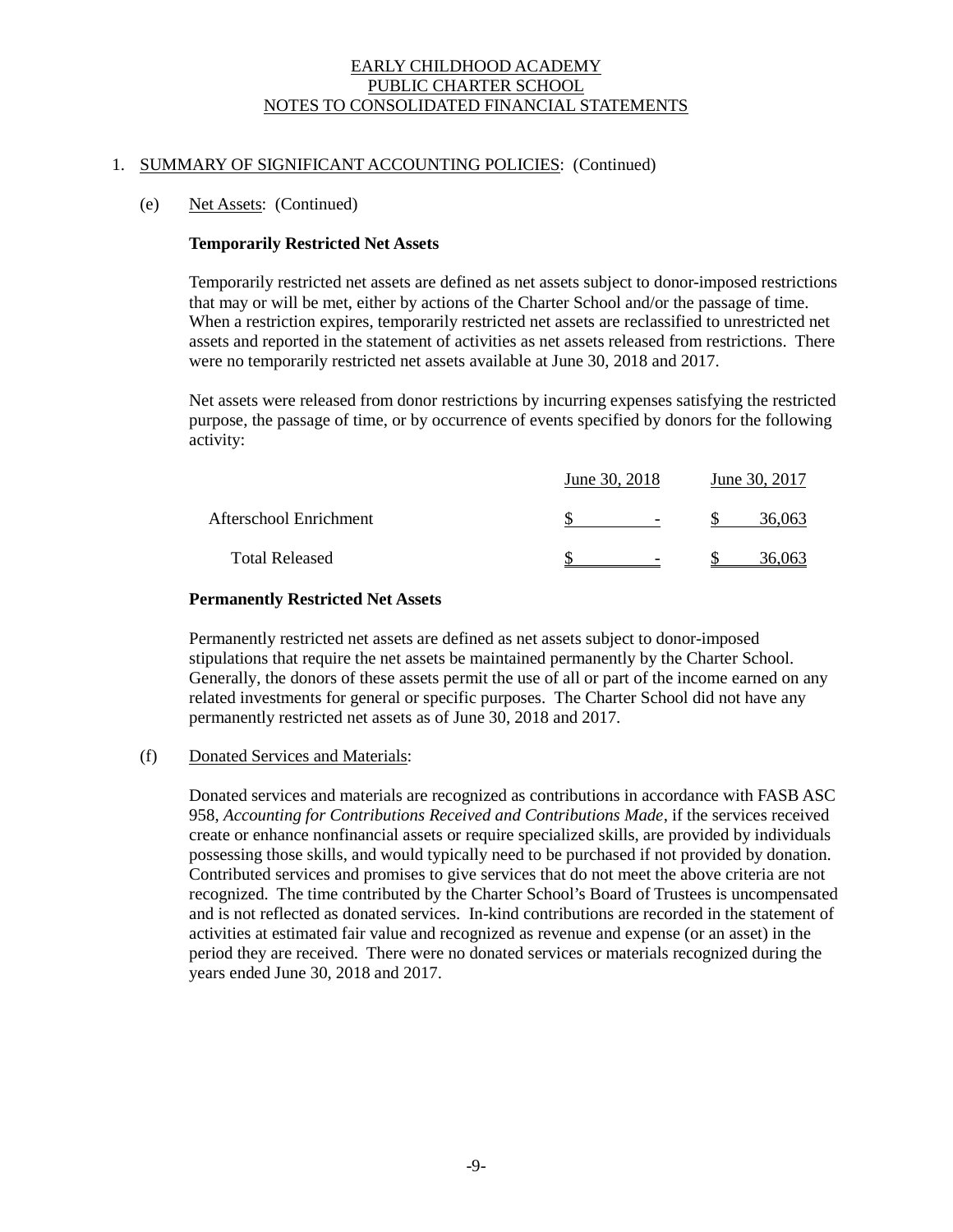#### 1. SUMMARY OF SIGNIFICANT ACCOUNTING POLICIES: (Continued)

#### (g) Basic Programs:

#### **Educational Approach**

ECA has a strong curricular focus on language and literacy, given the tremendous impact of early language development on nearly all other aspects of development. Instruction is based upon the Early Learning Standards for prekindergarten and the national Common Core standards for reading and math, kindergarten through grade three. Early Childhood Academy Public Charter School has selected *Pearson Opening the World of Learning (OWL)* as its instructional tool for pre-kindergarten and *Houghton Mifflin Science* and *Social Studies*, as well as *McGraw Hill My Math* and *Reading Wonders* for kindergarten to grade three.

*Opening the World of Learning* is a comprehensive curriculum that covers all domains of early learning. The content of each unit is built around a carefully crafted daily routine within activity centers. Themes, skills, and concepts are developed through quality children's fiction and nonfiction trade books.

*Houghton Mifflin Science* and *Social Studies* are comprehensive learning programs that includes a variety of products to help maximize teaching effectiveness, including textbooks, workbooks, teachers' guides and resources, audio-visual aids, and computer software.

*McGraw-Hill My Math* and *Reading Wonders* provide students with research-based content aligned with the Common Core State Standards. Differentiated instruction allows teachers to reach every student and ensure success on state and standardized tests. Together, these curriculum tools will ensure an appropriate and challenging educational program focusing on children's developmental progress and mastery of content knowledge and skills.

#### **Assessment**

ECA believes that the purpose of assessment is to inform instruction and assess student progress. Through implementation of a variety of formal and informal assessments, teachers obtain useful information about each child's knowledge, skills, and progress by observing, documenting, analyzing, and reviewing work samples over time. Teachers at Early Childhood Academy Public Charter School are given specific instructions on how to analyze data and use it to plan for instruction.

Baseline and benchmark formative and summative assessments for prekindergarten include the Phonological Awareness Literacy Screening (PALS) and the Every Child Ready Assessment provided by the AppleTree Institute for Education Innovation. Prekindergarten classroom environments are also evaluated using the Classroom Assessment and Scoring System (CLASS). Formative and summative assessments for kindergarten through grade three include the Northwest Evaluation Association Measures of Academic Progress (MAP) and the Developmental Reading Assessment (DRA). Third grade students also complete the Partnership for Assessment of Readiness for College and Careers (PARCC), which is the required statewide assessment.

Data from these assessments guide planning and instruction for all students to ensure that goals and standards are met.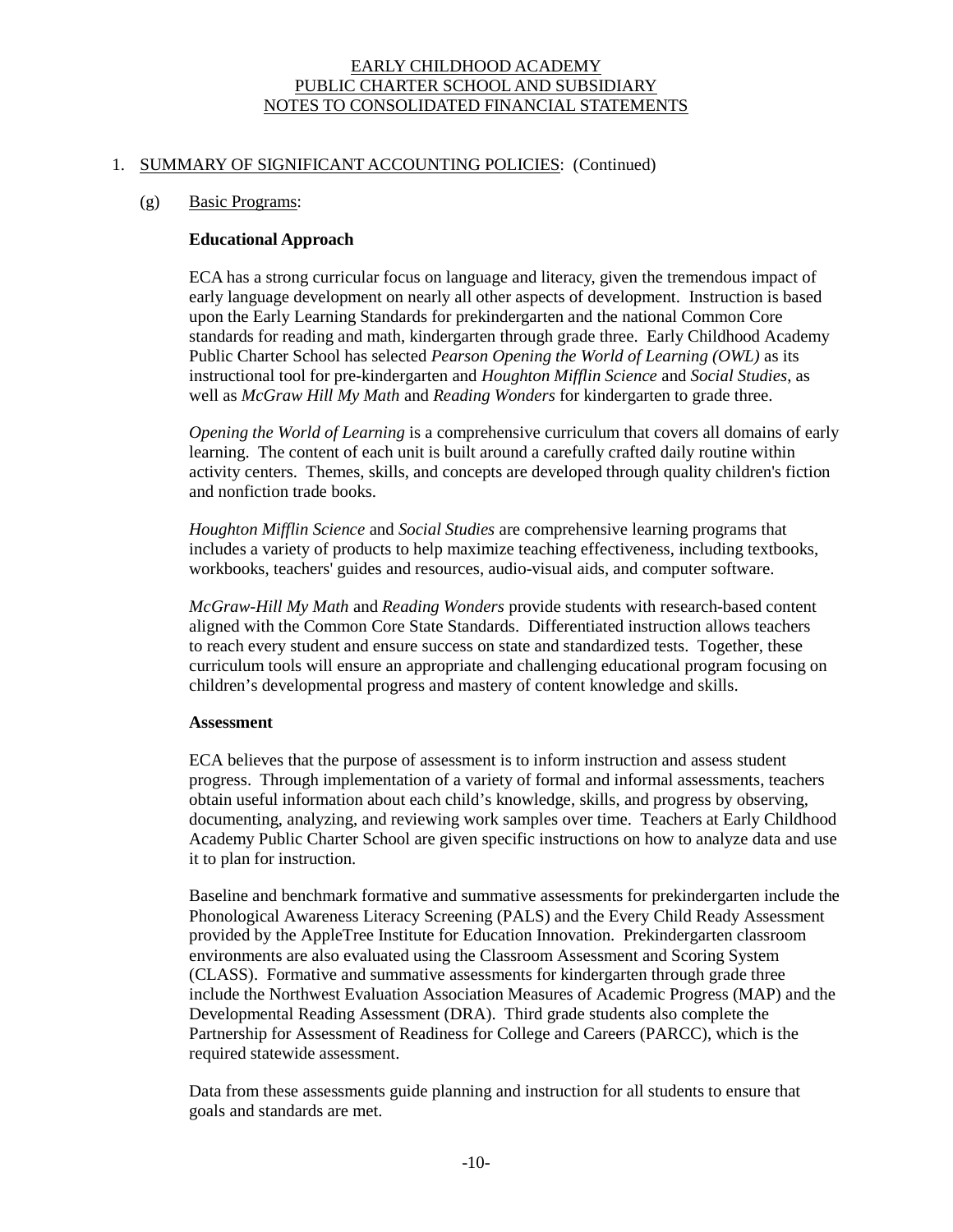## 1. SUMMARY OF SIGNIFICANT ACCOUNTING POLICIES: (Continued)

## (g) Basic Programs: (Continued)

#### **Discipline**

ECA promulgates clear, school-wide expectations for student and adult behavior, as well as consistent, respectful, and developmentally appropriate consequences administered as necessary. By implementing a school-wide behavior support plan and providing on-going staff training in positive behavior facilitation, ECA creates and maintains a learning environment that is nurturing, age-appropriate, and culturally sensitive.

# **Professional Development**

ECA believes that high-quality professional development and ongoing feedback and support from administrators provide teachers with the knowledge base and skills needed to promote children's learning. Therefore, each year, the executive director, principal, and a representative group of teachers draft a Professional Development Plan that articulates goals, activities, resources, and evidence of success.

Experts in their fields are contracted to support high student achievement in reading and math. Robyn Silbey, ECA's math coach, taught for 36 years in Montgomery County, Maryland, a large, urban/suburban school district with a widely diverse population. Ms. Silbey holds a Master of Science degree in Mathematics Education and a Bachelor's of Science degree in Elementary Education. For over 30 years, Robyn has authored and co-authored books, computer software, workbooks, and articles.

Melodie Barron has worked as a literacy coach across the country for the last decade. She has a master's degree in teacher leadership and has worked as a teacher and school administrator for over 25 years. Ms. Barron currently works with a number of charter schools in the DC area, including ECA and DC Prep.

## **Parent Involvement**

ECA is dedicated to encouraging strong and consistent parent involvement in all aspects of the child's educational, social, and emotional development. Orientation meetings are held during which parents receive *Parent Handbooks* and sign a "School-Parent Compact." Parent meetings, phone calls, written progress reports, and regularly scheduled meetings are implemented to discuss children's progress, notify parents of ECA's performance in meeting yearly academic goals, and to ensure open communication with parents on a regular basis. In addition, ECA offers free quarterly parent education workshops. The principal facilitates the establishment of a Parent Leadership Team and all parents are members of the Parent School Association.

## **Community Involvement**

The executive director will promote partnerships and collaborative ventures with school personnel and other public and private stakeholder organizations to facilitate service delivery. ECA will also develop a continually updated list of opportunities for parents and other community members to participate in school activities.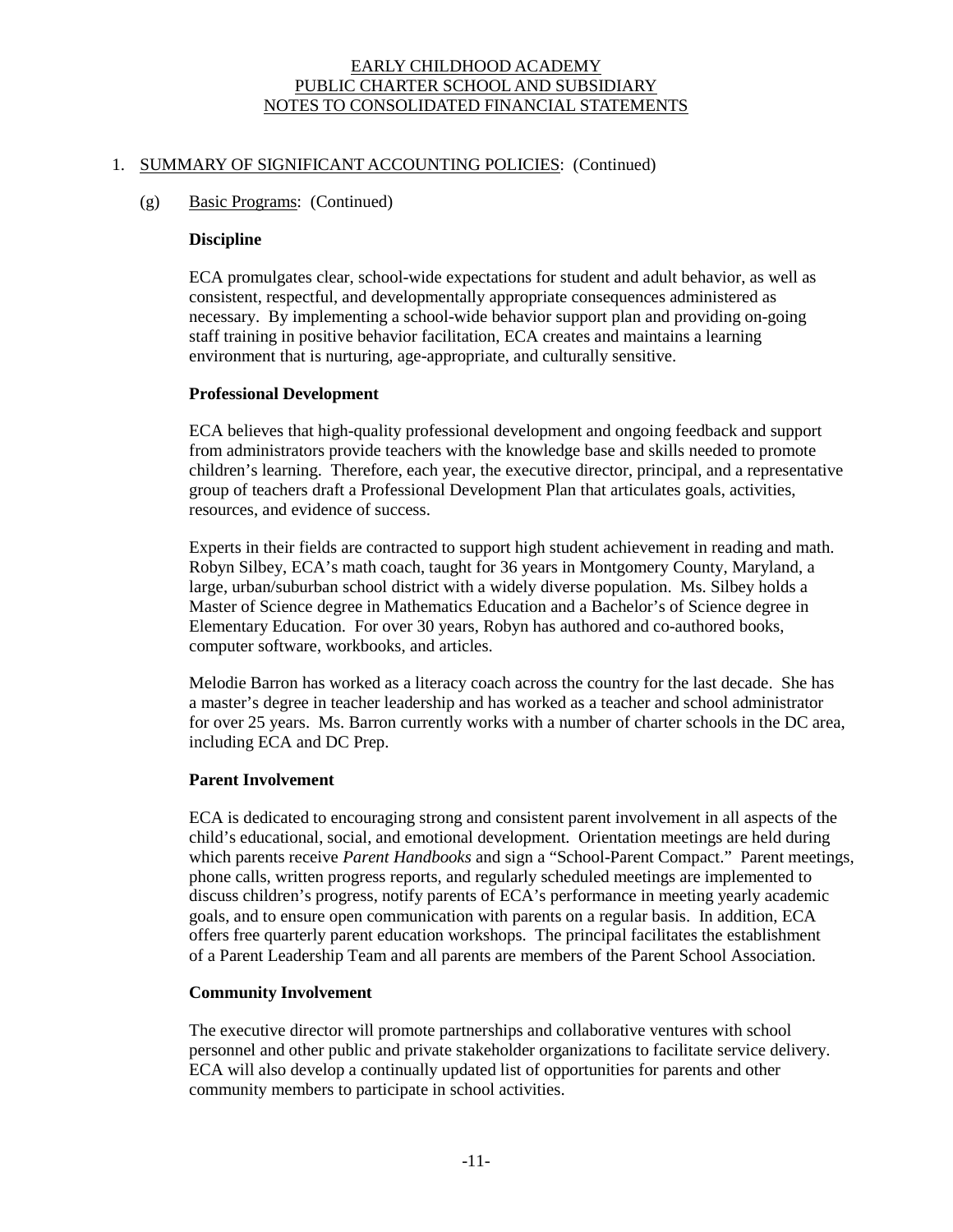## 1. SUMMARY OF SIGNIFICANT ACCOUNTING POLICIES: (Continued)

# (g) Basic Programs: (Continued)

## **Community Involvement** (Continued)

ECA currently partners with Family Matters of Greater Washington, Reading is Fundamental, EDspired, the Richard E. and Nancy P. Marriott Foundation, Friends of Choice in Urban Schools, the Special Education Cooperative, the DC Association of Chartered Public Schools, AppleTree Institute for Education Innovation, eyemaginED, and the Joyful Market.

# **Leadership**

ECA is overseen by the eleven-member Board of Trustees, who is responsible for the governance of the school. On-site leadership is provided by the executive director, who has overall responsibility for the operation of the Charter School and the educational program; and by the school principal, who provides instructional leadership and program and building management. ECA's executive director holds a master's degree in educational psychology and has over thirty years of experience as a teacher, special education coordinator, assistant principal, principal, and executive director. The Charter School's principal holds two master's degrees in teaching and early childhood special education and has over twenty years of experience as a teacher, special education coordinator, assistant principal, and principal. ECA's financial manager, a CPA and instructor at the University of the District of Columbia, provides the financial and HR expertise for the leadership team.

Early Childhood Academy Public Charter School's leadership is composed of a highly competent team of stakeholders from the Washington, DC community who are knowledgeable about the educational and developmental needs of children, understand the communities which they serve, and are connected with the resources and services of government and nonprofits. They know law and accounting, and they are all committed to and invigorated by this endeavor. The leadership team, along with the teaching staff of ECA, shares an understanding that the ability of children to learn is affected by many outside factors, such as socioeconomic backgrounds, family stability, parental employment and education, and influences from the community. Although the Charter School alone cannot successfully address all of the negative societal exposure many children face, ECA can and does serve as a foundation for their strong academic and emotional growth and development, and as a nurturing and safe haven for its students.

## (h) Functional Expense Allocation Policies and Procedures:

Management has elected to prepare a schedule of functional expenses that is presented as supplemental information to the financial statements. The schedule of functional expenses presents an allocation of each expense category between program services, general and administrative, and fundraising activities. Program service costs pertain to educating students. General and administrative costs pertain to supporting activities. Fundraising costs relate to fundraising activities such as special events, fundraisers and soliciting of contributions.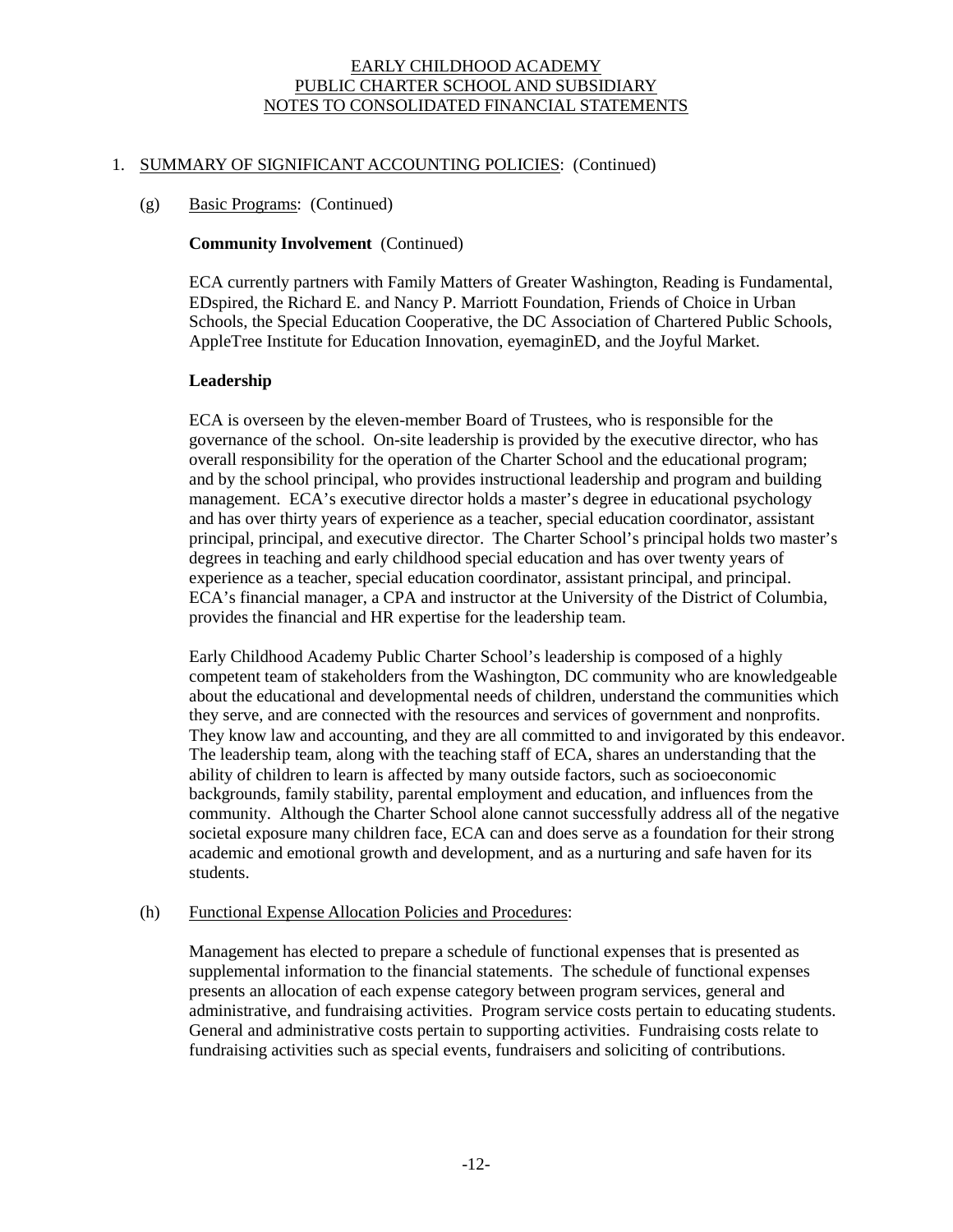## 1. SUMMARY OF SIGNIFICANT ACCOUNTING POLICIES: (Continued)

#### (h) Functional Expense Allocation Policies and Procedures: (Continued)

Management has established functional expense allocation policies and procedures based on a reasonable analysis of cost drivers and reasonable allocation estimates based on financial results and industry standards.

Direct costs, where identifiable, are allocated in whole to the appropriate functional category. Direct student expenses (textbooks, materials, instructional supplies, assessment material, contract educational services, and field trips) are allocated entirely to program services.

Personnel expenses for salaries are allocated based on the employee's function and management estimates of time spent on particular activities. Personnel expenses for salaries are divided into employee categories (executive, teachers, other educational staff, etc.) and then a percentage of time spent on program services, general and administrative activities, and fundraising activities is applied. All other personnel expenses (employee benefits, payroll taxes, staff development) are allocated based on the weighted average allocation of the direct salaries.

Other expenses that are not directly identifiable by program are allocated based on management estimates of use of resources. For other expenses where it is not appropriate to designate 100 percent as a program service cost, general and administrative cost, or fundraising cost, the allocation formula for personnel expenses is utilized for cost allocation purposes.

## (i) Use of Estimates:

The preparation of financial statements in conformity with accounting principles generally accepted in the United States of America requires management to make estimates and assumptions that affect the reported amounts of assets, liabilities, the disclosure of contingent assets and liabilities at the date of the financial statements, and the reported amounts of support and revenues and expenses during the reporting period. Actual results could differ from those estimates.

## (j) Recognition of Salary Expense:

Salary expense is recognized in the year the service is rendered, which coincides with the academic year. Salaries unpaid at June 30 are recognized as expense and accrued salaries.

## (k) Fair Value of Certain Financial Instruments:

Some of the Charter School's financial instruments are not measured at fair value on a recurring basis but nevertheless are recorded at amounts that approximate fair value due to their liquid or short-term nature. Such accounts include cash, accounts receivable, prepaid expenses, accounts payable, and accrued expenses.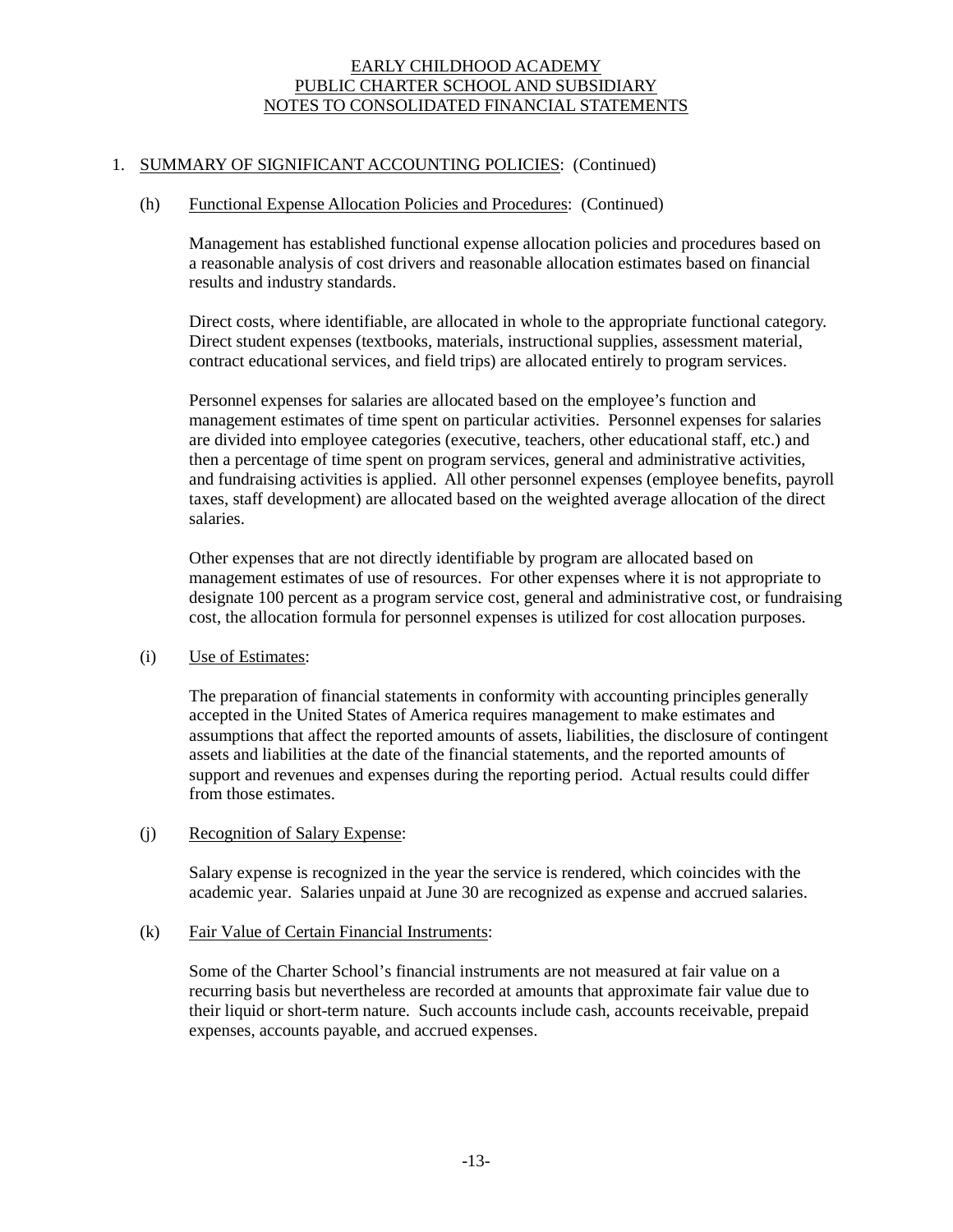## 1. SUMMARY OF SIGNIFICANT ACCOUNTING POLICIES: (Continued)

#### (l) Principles of Consolidation:

The accompanying consolidated financial statements include the accounts of the ECA Support Corporation. Consolidation is presented when it is determined that there is a controlling financial interest in one or more subsidiaries resulting in the presentation of one economic entity. All significant intercompany transactions and accounts have been eliminated in consolidation.

#### (m) Reclassifications:

Certain amounts in the prior year financial statements have been reclassified for comparative purposes to conform with the presentation in the current year financial statements. These reclassifications had no effect on the change in net assets or to total net assets from the prior years.

## 2. ACCOUNTING FOR UNCERTAIN TAX POSITIONS:

Accounting principles generally accepted in the United States of America provide consistent guidance for the accounting for uncertainty in income taxes recognized in the Charter School's financial statements and prescribe a threshold of "more likely than not" for recognition of tax positions taken or expected to be taken in a tax return. The Charter School performed an evaluation of uncertain tax positions for the year ended June 30, 2018, and determined that there were no matters that would require recognition in the financial statements or that may have any effect on its tax-exempt status. As of June 30, 2018, the statute of limitations for tax years 2014 through 2016 remains open with the U.S. federal jurisdiction or the various states and local jurisdictions in which the Charter School files tax returns. It is the Charter School's policy to recognize interest and/or penalties related to uncertain tax positions, if any, in income tax expense. As of June 30, 2018, the Charter School had no accruals for interest and/or penalties.

## 3. CASH AND CASH EQUIVALENTS:

The carrying amount of cash and cash equivalents at year end consisted of the following:

|                                        |   | June 30, 2018 | June 30, 2017 |
|----------------------------------------|---|---------------|---------------|
| Non-Interest Bearing Checking Accounts | S | 421.148       | 480,182       |
| <b>Money Market Accounts</b>           |   | 3,618,445     | 3,812,049     |
| Petty Cash                             |   | 500           | 500           |
| Total                                  |   | .040.093      |               |

For purposes of the cash flow statement and financial statement presentation, cash and cash equivalents are short term, highly liquid investments with maturities of three months or less.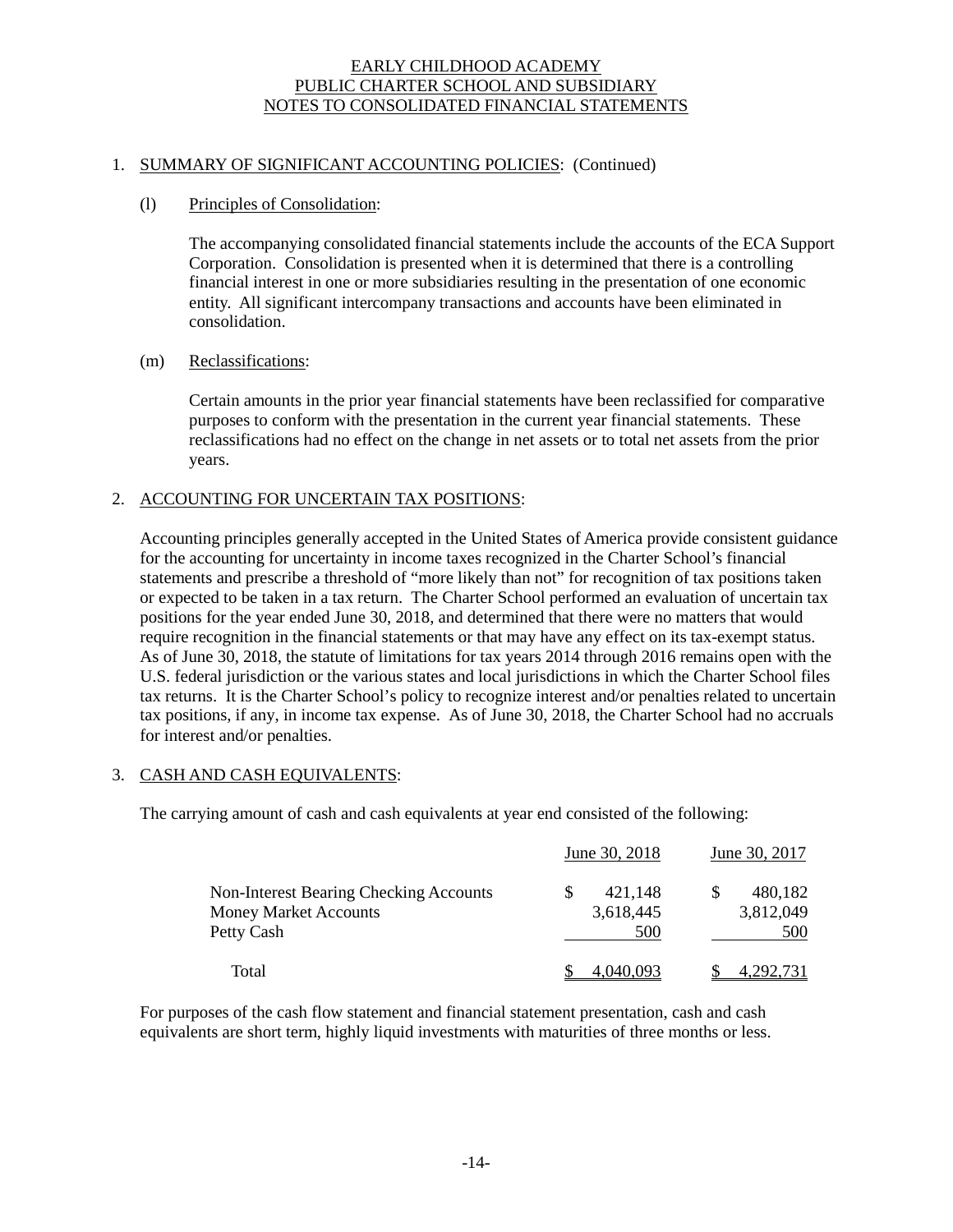# 3. CASH AND CASH EQUIVALENTS: (Continued)

The Charter School maintains its operating funds in three separate financial institutions. These accounts are covered under the Federal Deposit Insurance Corporation (FDIC) Program. Federal Deposit Insurance Corporation Insurance coverage is \$250,000 per account category. Deposits held in non-interest-bearing transaction accounts are aggregated with interest-bearing deposits and the combined total is insured up to \$250,000.

As of June 30, 2018 and 2017, \$3,373,421 and \$3,846,710, respectively, of the bank balance was deposited in excess of Federal Deposit Insurance Corporation limits. Due to increased cash flows at certain times during the year, the amount of funds at risk may have been greater than at year end. The Charter School was at risk for the funds held in excess of the insured amounts. The Charter School has not experienced any losses related to these accounts and does not believe it is exposed to any significant credit risk on cash and cash equivalents.

## 4. ACCOUNTS, GRANTS AND PROMISES RECEIVABLE:

#### **Accounts and Grants Receivable**

Accounts and grants receivable are current and are considered to be fully collectible by management. Balances as of June 30, 2018 and 2017 consisted of the following:

|                                                                                                                                                                                                                                                                                                                                   |               | June 30, 2018                                                  | June 30, 2017                                       |
|-----------------------------------------------------------------------------------------------------------------------------------------------------------------------------------------------------------------------------------------------------------------------------------------------------------------------------------|---------------|----------------------------------------------------------------|-----------------------------------------------------|
| <b>Accounts Receivable:</b>                                                                                                                                                                                                                                                                                                       |               |                                                                |                                                     |
| Per Pupil Funding<br>E-rate<br><b>Medicaid - School Based Services</b><br>Reimbursable Expenses                                                                                                                                                                                                                                   | \$            | 44,020<br>24,688<br>6,893<br>500                               | \$<br>20,687<br>13,532<br>5,440                     |
| <b>Total Accounts Receivable</b>                                                                                                                                                                                                                                                                                                  |               | 76,101                                                         | <u>39,659</u>                                       |
| <b>Grants Receivable:</b>                                                                                                                                                                                                                                                                                                         |               |                                                                |                                                     |
| DC School Choice Incentive Program - SOAR<br><b>Elementary and Secondary Education</b><br><b>National School Food Programs</b><br>Individuals with Disabilities Education Act<br><b>Technology Fund</b><br>DC Physical Activities for Youth<br>National School Food - Healthy Schools Act<br><b>Special Education Enhancement</b> | $\mathcal{S}$ | 100,943<br>27,187<br>25,865<br>10,106<br>5,123<br>853<br>1,691 | \$<br>71,600<br>50,439<br>37,285<br>10,000<br>1,691 |
| <b>Total Grants Receivable</b>                                                                                                                                                                                                                                                                                                    |               | 171.768                                                        | 171.015                                             |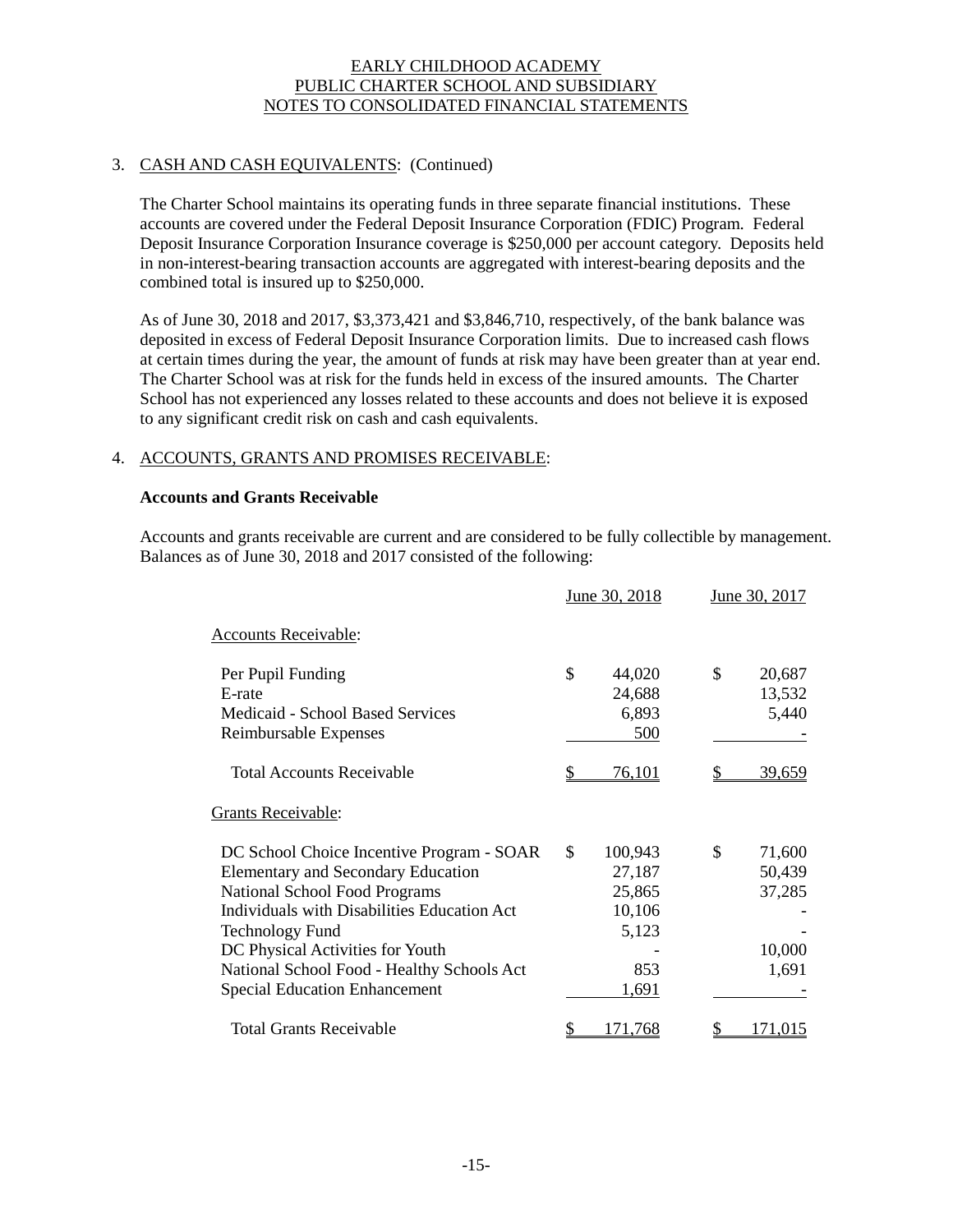## 4. ACCOUNTS, GRANTS AND PROMISES RECEIVABLE: (Continued)

#### **Accounts and Grants Receivable** (Continued)

The Charter School's accounts and grants receivable consists of unsecured amounts due from public funding sources whose ability to pay is subject to changes in general economic conditions. Because the Charter School does not require collateral, it is at credit risk for the amounts owed to the Charter School through the year and at year end.

Accounts and grants receivable are stated at the amount management expects to collect from outstanding balances. Management provides for probable uncollectable amounts through a provision for bad debt expense and an adjustment to a valuation allowance based on its assessment of the current status of individual accounts. Balances outstanding after management has used reasonable collection efforts are written off through a charge to the valuation allowance and a credit to accounts or grants receivable. Management believes that an allowance was not required based on its evaluation of collectability of receivables for the years ended June 30, 2018 and 2017.

Trade receivables related to program service fees (activity fees, before and after care, etc.) are recognized as revenue on the accrual basis of accounting at the time the program activity has occurred. Credit is extended for a period of 60 days with no interest accrual at which time payment is considered delinquent. Trade receivables are written off as uncollectable once management determines that available collection efforts have been exhausted.

#### **Promises Receivable**

Contributions are recognized when the donor makes a promise to give that is, in substance, unconditional. Promises to give represent amounts committed by donors that have not been received by the Charter School. The Charter School uses the allowance method to determine uncollectable promises to give. Promises receivable at year end consisted of the following:

|                        | June 30, 2018            | June 30, 2017 |  |  |
|------------------------|--------------------------|---------------|--|--|
| Afterschool Enrichment | $\overline{\phantom{0}}$ |               |  |  |
| Total                  | $\overline{\phantom{0}}$ |               |  |  |

The above promise receivable was charged to a bad debt expense during the year ended June 30, 2018, once it was determined to be uncollectable.

## 5. FIXED ASSETS:

Furniture, equipment and leasehold improvements are recorded at cost or in the case of contributed property at the fair market value at the date of contribution. If an expenditure in excess of \$500 results in an asset having an estimated useful life which extends substantially beyond the year of acquisition, the expenditure is capitalized at cost and depreciated or amortized over the estimated useful lives of the assets. When assets are retired, or otherwise disposed of, the cost and related accumulated depreciation or amortization is removed from the accounts and any resulting gains or losses are reflected in income for the period.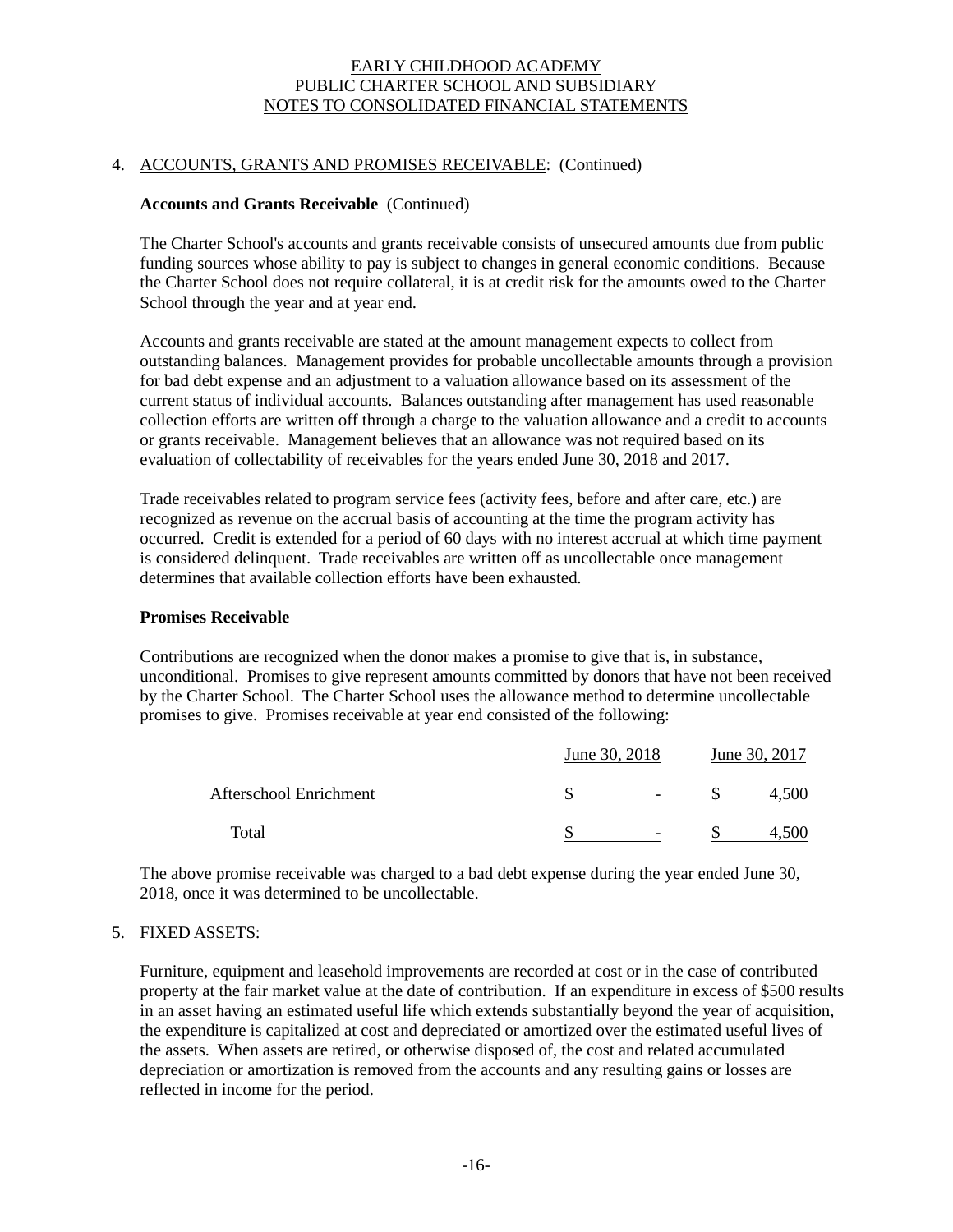# 5. FIXED ASSETS: (Continued)

Depreciation and amortization have been provided on the straight-line method over the estimated useful lives of the assets. Maintenance and repairs are charged to expenses as incurred. Depreciation and amortization expense for the years ended June 30, 2018 and 2017, was \$57,534 and \$62,945, respectively. Major classifications of fixed assets and their estimated useful lives are as summarized below:

## June 30, 2018:

|                                 | Depreciable<br>Life | Cost            | Accumulated<br>Depreciation |    | Net Book<br>Value |
|---------------------------------|---------------------|-----------------|-----------------------------|----|-------------------|
| Furniture and Equipment         | 7-10 Years          | \$<br>174,358   | \$<br>154,720               | \$ | 19,638            |
| <b>Computer Equipment</b>       | 3-5 Years           | 258,491         | 219,966                     |    | 38,525            |
| Leasehold Improvements          | 5 Years             | 75,235          | 73,314                      |    | 1,921             |
| <b>Land Deposit</b>             |                     | 50,000          |                             |    | 50,000            |
| <b>Construction in Progress</b> |                     | 1,786,191       |                             |    | 1,786,191         |
| Total                           |                     | 2,344,275       | 448,000                     | S  | ,896,275          |
| June 30, 2017:                  |                     |                 |                             |    |                   |
|                                 | Depreciable         |                 | Accumulated                 |    | Net Book          |
|                                 | Life                | Cost            | Depreciation                |    | Value             |
| Furniture and Equipment         | 7-10 Years          | \$<br>166,607   | \$<br>145,448               | \$ | 21,159            |
| Computer Equipment              | 3-5 Years           | 285,299         | 216,929                     |    | 68,370            |
| Leasehold Improvements          | 5 Years             | 75,235          | 69,816                      |    | 5,419             |
| <b>Construction in Progress</b> |                     | 550,000         |                             |    | 550,000           |
| Total                           |                     | \$<br>1,077,141 | \$<br>432,193               | \$ | 644,948           |

The federal or state government retains a reversionary interest in equipment funded by federal or state monies, respectively, for individual items greater than \$5,000. Sale, trade-in or other disposition of such equipment generally requires notification of the appropriate federal or state authorities.

## **Construction in Progress - New Campus and Education Facility**

Over the last thirteen years the Early Childhood Academy has operated as one school in two separate community centers. Currently, the small classrooms are divided between two buildings, making it challenging to implement a robust educational program with ample recreational options. During the year ended June 30, 2018, the Charter School began construction of a new modern facility in the same Ward 8 southeast - Washington Highlands neighborhood. Completion of construction is anticipated by the commencement of classes in the summer of 2019. This new facility will bring the school under one roof through the combined rehabilitation of a former church and the construction of a new 30,000 square-foot addition. When the renovation is complete, students will have three levels of classrooms, play spaces, a music room, a cafeteria and gym, an auditorium and offices for the teachers. Total costs to construct this facility are estimated to be about \$18 million and total costs incurred through June 30, 2018, were \$1,786,191.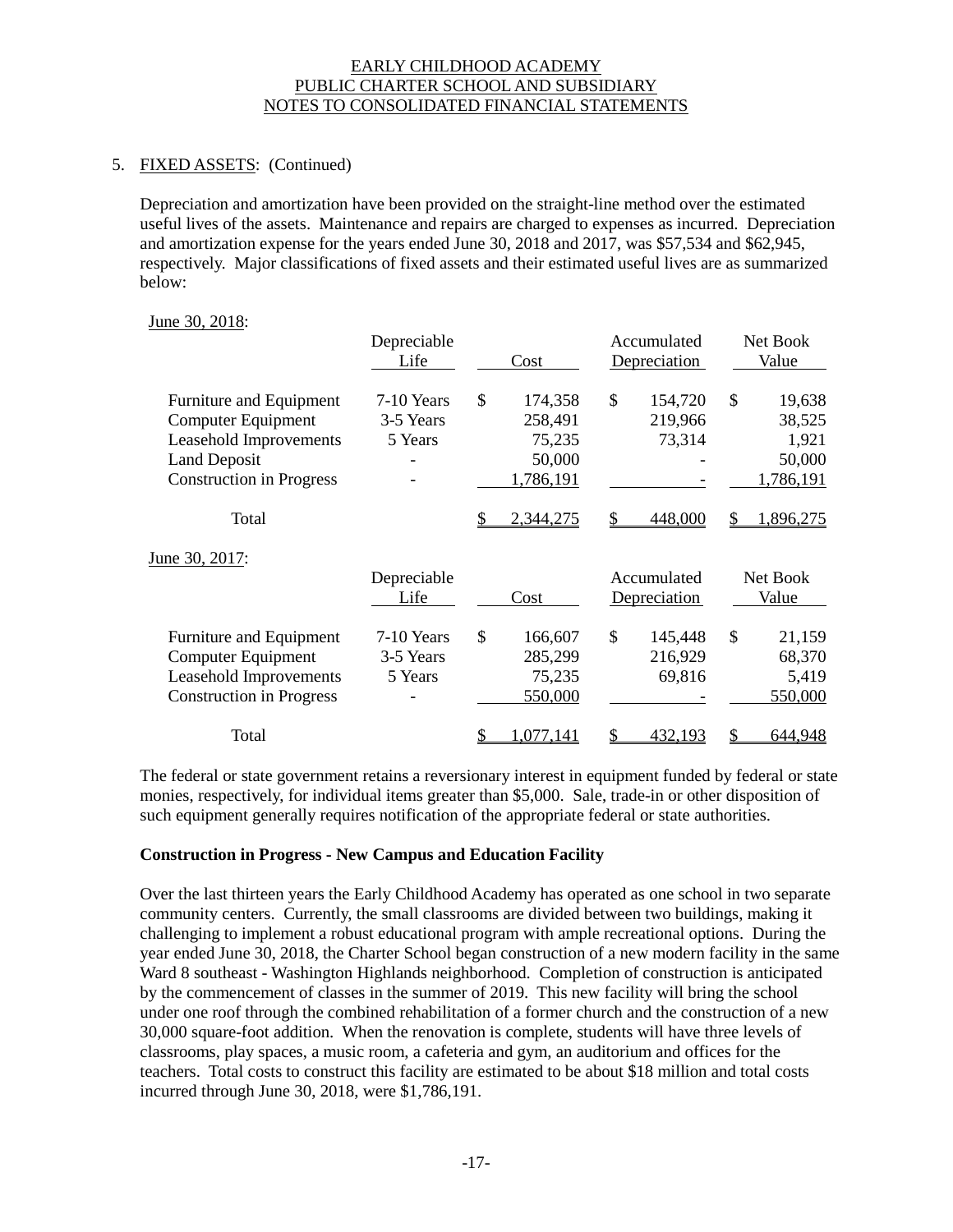## 6. CAPITAL LEASE PAYABLE:

During the year ended June 30, 2017, the Charter School entered into a capital lease for the purchase of thirty (30) Chromebooks. The amount financed on the capital lease was \$12,735 payable over 24 months with a monthly payment of \$606. Maturity is scheduled for November 30, 2018. Interest expense was \$843 and \$852, respectively, for the years ended June 30, 2018 and 2017, using an implicit rate of 13.01%. The lease is secured by the Chromebooks, that cost \$12,735, and is presented as part of computer equipment. For the years ended June 30, 2018 and 2017, depreciation expense in the amount of \$4,245 and \$2,476, respectively, on the Chromebooks has been included in depreciation expense. Accumulated depreciation was \$6,721 and \$2,476, respectively, at June 30, 2018 and 2017. The balance of the capital lease was \$2,931 and \$9,354, respectively, at June 30, 2018 and 2017. The Charter School is committed under a capital lease to make future minimum payments as follows:

| Year Ending June 30,                       | Total | Principal | Interest |
|--------------------------------------------|-------|-----------|----------|
| 2019                                       | 3.027 | 2.931     | 96       |
| <b>Total Future Minimum Lease Payments</b> | 3.027 | 2.931     | 96       |

# 7. DISTRICT OF COLUMBIA PUBLIC CHARTER SCHOOL BOARD CONTRACT:

The Charter School was approved by the District of Columbia Public Charter School Board to operate a charter school in the District of Columbia. The District of Columbia Public Charter School Board (DCPCSB) is responsible for the ongoing oversight of the Charter School's fiscal management and academic acceptability. The contract dated September 2, 2005, provides for a 15-year charter effective the date of first operation. If not renewed, the charter contract will expire on or about January 1, 2020. The charter contract may be renewed for successive 15-year periods if the DCPCSB deems that the Early Childhood Academy Public Charter School is in compliance with its charter contract and District statutory provisions. In addition, in accordance with the Charter School Act, the DCPCSB is required to review the Early Childhood Academy Public Charter School's charter every five years, with the most recent review having occurred in 2015. The DCPCSB may revoke (or not renew) a charter school contract if a school violates applicable law, materially violates the charter contract or fails to meet the student academic achievement expectations set forth in the charter contract. Consequently, management does not anticipate non-renewal or revocation of its charter.

As part of the agreement with the DCPCSB, the Charter School may be charged a public charter school fee, which is not to exceed one percent (.9% for the 17/18 school year) of the total revenues (less philanthropic and investment revenues) within the annual budget to cover the costs of undertaking the ongoing administrative responsibilities of the Board. For the years ended June 30, 2018 and 2017, the Charter School incurred \$49,453 and \$47,414, respectively, in administrative fees.

The charter contract provides that Early Childhood Academy Public Charter School may educate up to a predetermined number of students. However, this enrollment limit may be raised upon notification to and acceptance by the DCPCSB. The Charter School enrollment ceiling for the year ended June 30, 2018, was not permitted to be greater than 300 students. Audit enrollment for the 2017/2018 year was 246 students and enrollment for the 2016/2017 year was 229 students.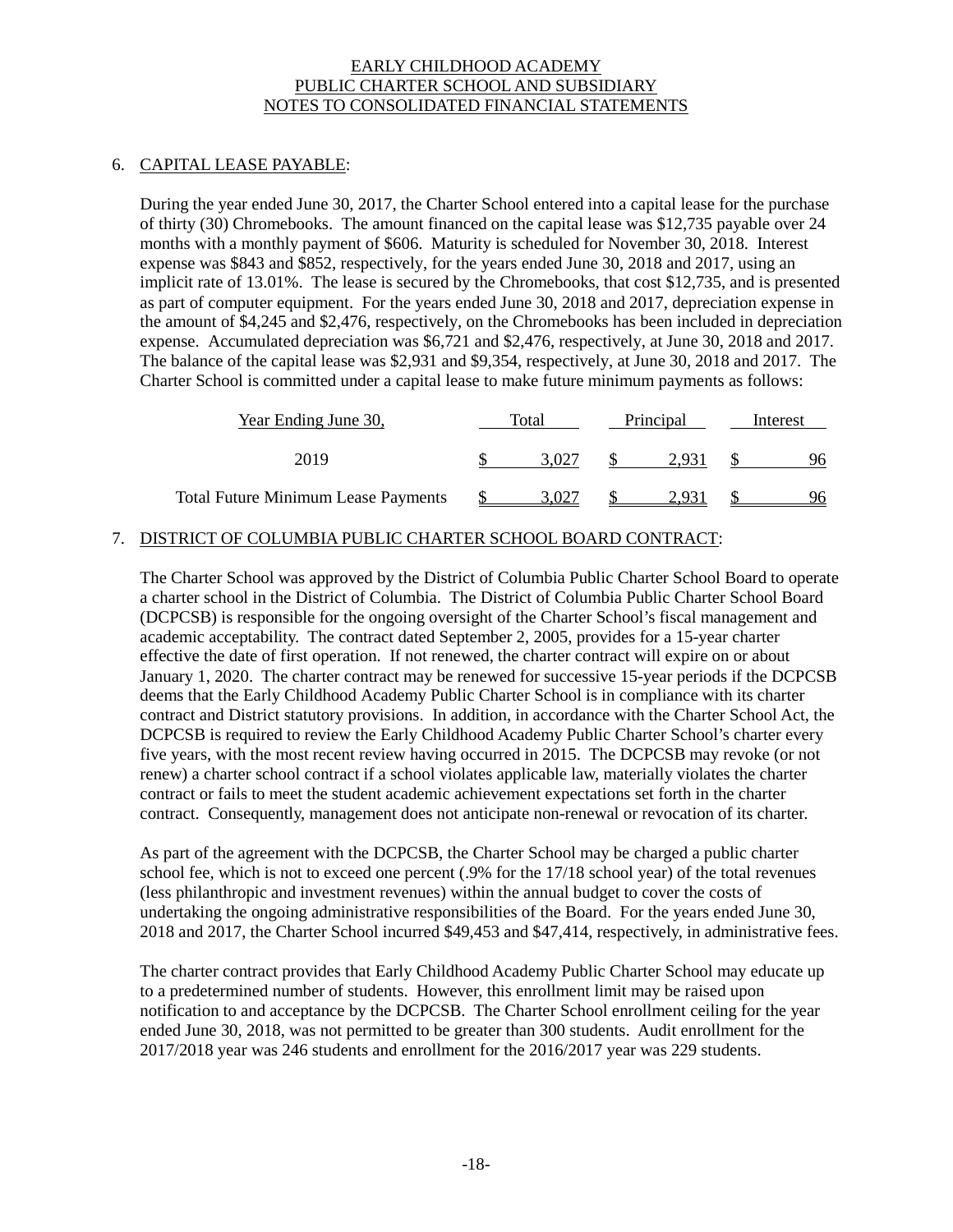# 8. PER-PUPIL FUNDING ALLOCATION:

The Charter School receives local funding from the District of Columbia in the form of per-pupil educational allotments and facility allotments. This funding is based on the equivalent number of full-time students and is determined annually. For the year ended June 30, 2018, the per-student rate ranged between \$10,257 and \$13,744 for the educational allotment and \$3,193 for the facility allotment. For the year ended June 30, 2017, the per-student rate ranged between \$9,682 and \$12,974 for the educational allotment and \$3,124 for the facility allotment. Additional allotments were made for Special Educational Services and Summer Schooling. Per-pupil funding for the years ended June 30, 2018 and 2017 were as follows:

|                                       | June 30, 2018  | June 30, 2017    |
|---------------------------------------|----------------|------------------|
| Pre-Kindergarten - 3rd Grade          | 2,974,940<br>S | 2,593,808<br>\$. |
| <b>Special Education</b>              | 509,354        | 332,764          |
| <b>At-Risk Students</b>               | 388,607        | 360,458          |
| English as a Second Language          |                | 4,744            |
| <b>Facilities Allowance</b>           | 785,411        | 715,396          |
| <b>Teachers Collective Bargaining</b> | 69,021         |                  |
| Total                                 | 4,727,333      |                  |

# 9. FEDERAL ENTITLEMENTS AND GRANTS:

During the years ended June 30, 2018 and 2017, the Charter School participated in the following federal awards programs:

|                                                                                                   | June 30, 2018            |   | June 30, 2017      |
|---------------------------------------------------------------------------------------------------|--------------------------|---|--------------------|
| National School Food Programs<br>DC School Incentive Program - SOAR                               | \$<br>226,277<br>207,146 | S | 210,572<br>154,396 |
| Elementary and Secondary Education -<br>Schoolwide<br>Individuals with Disabilities Education Act | 139,254<br>23,433        |   | 150,685            |
| Donated Commodities                                                                               | 16,796                   |   | 14,037             |
| Total                                                                                             |                          |   |                    |

Federal formula grants are allocations of money to states or their subdivisions in accordance with distribution formulas prescribed by law or administrative regulation, for activities of a continuing nature not confined to a specific project. The Charter School receives federal formula grants under the provisions of the No Child Left Behind Act (NCLB) of 2001, P.L 107-110. NCLB funds are not intended to replace state or local educational funding. Rather, NCLB funds provide additional support to states, LEAs, and schools for specific purposes. Grants are provided by the U.S. Department of Education and passed through the District of Columbia Office of State Superintendent of Education (OSSE).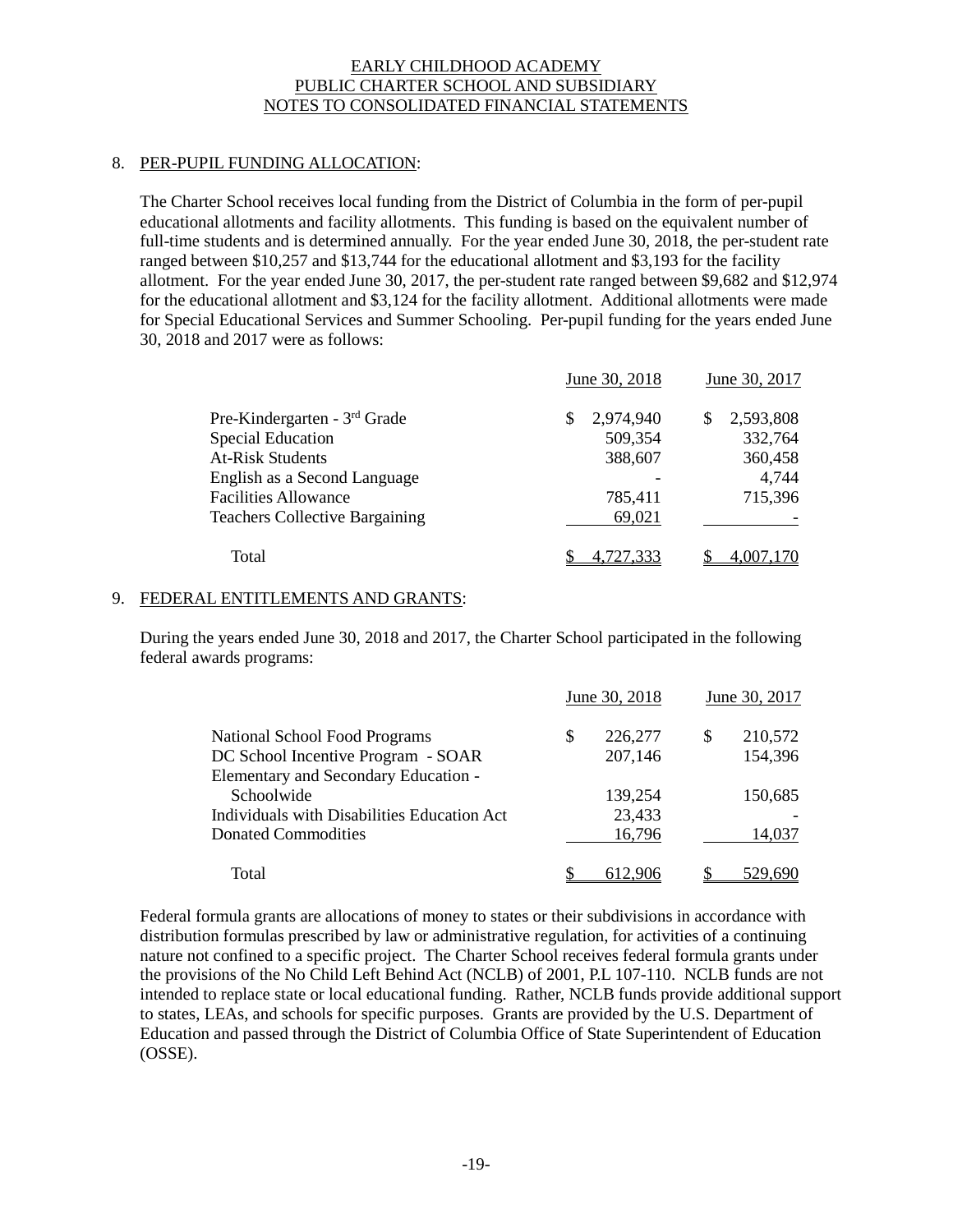## 9. FEDERAL ENTITLEMENTS AND GRANTS: (Continued)

The National School Lunch Program and School Breakfast Program are part of the child nutrition cluster of programs operated by the U.S. Department of Agriculture. The objectives of the child nutrition cluster programs are to: (1) assist states in administering food services that provide healthful, nutritious meals to eligible children in public and non-profit private schools, residential childcare institutions, and summer recreation programs; and (2) encourage the domestic consumption of nutritious agricultural commodities.

## 10. COMMITMENTS:

## **Building Lease - 4025 9th Street, SE**

The Early Childhood Academy Public Charter School entered into a lease agreement with the District of Columbia Baptist Convention effective for a one-year period commencing on July 1, 2014, and ending on June 30, 2015, for the rental of a building located at  $4025$  9<sup>th</sup> Street, SE, Washington, DC (Johenning Campus). This lease was renewed through the period ending June 30, 2016. On July 1, 2016, the Charter School signed a two-year extension of this lease for the period of July 1, 2016, through June 30, 2018, with the option to renew for a one-year additional term. This lease called for monthly lease payments of \$33,644 and a rental deposit of \$32,984. Rental expense for the years ended June 30, 2018 and 2017 was \$402,639 and \$391,470, respectively. Future required minimum lease payments at June 30, 2018, are as follows:

| Year Ended June 30, |         |
|---------------------|---------|
| 2019                | 409,780 |
| Total               | 409.780 |

## **Building Lease - 4301 9th Street, SE**

The Early Childhood Academy Public Charter School entered into a lease agreement with Crawford Edgewood Mangers, Inc., on June 1, 2008, effective for a one-year period commencing on July 1, 2008, and ending on June 30, 2009, for the rental of a building located at  $43019<sup>th</sup>$  Street, SE, Washington, DC (Walter Washington Campus). This lease automatically renewed on a yearly basis through the year ended June 30, 2016. On June 27, 2016, the Charter School signed a two-year extension of this lease for the period of July 1, 2016, through June 30, 2018. This agreement also allows the Charter School to extend the lease term for an additional one-year period through June 30, 2019. This lease calls for monthly lease payments of \$15,978 and a security deposit of \$11,000. Rental expense for the years ended June 30, 2018 and 2017 was \$191,737 and \$182,606, respectively. Future required minimum lease payments at June 30, 2018 are as follows:

| Year Ended June 30, |  |  |
|---------------------|--|--|
|                     |  |  |

| 2019 | $\frac{\$}{201,324}$ |
|------|----------------------|
|      |                      |

| Total | 201,324 |
|-------|---------|
|       |         |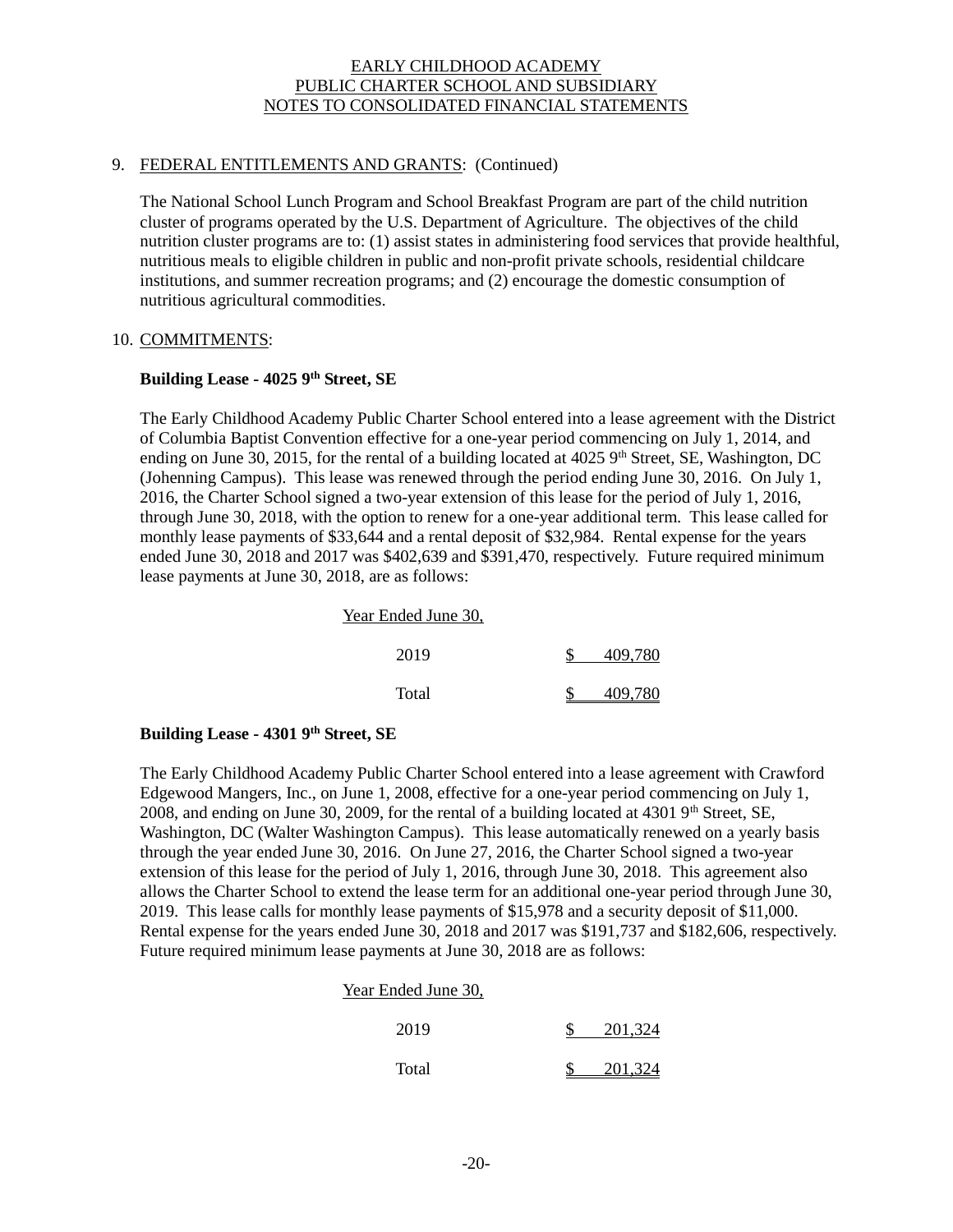## 11. RELATED PARTY TRANSACTIONS:

#### **Business Transactions**

The Early Childhood Academy entered into a contract with a company owned and operated by a member of the board for the purpose of providing Human Resource services. Total fees paid during the year ended June 30, 2018, were \$15,375.

## **Contributions**

Various board members and leadership of the Early Childhood Academy provided contributions to the Charter School in the amount of \$6,215 during the year ended June 30, 2018.

## **Guarantee of Indebtedness**

The Early Childhood Academy Public Charter School utilizes a credit card issued by Capital One F.S.B. for purchases related to the Charter School's activity. The credit card is issued in the name of the Charter School with a credit limit of \$30,000, however the debt is guaranteed by the Executive Director of the Charter School. In addition, the Charter School also utilizes a credit card issued by Costco. This card has an approved limit of \$31,000.

# **Board of Trustees**

Two of the trustees appointed to serve on the Board of Trustees are parents of students attending the Early Childhood Academy Public Charter School. In addition, these individuals are employees of the Charter School. Parent trustees are elected by a majority vote of the board members from a list of qualified individuals submitted to the board by an advisory committee.

## 12. CONCENTRATIONS:

## **Revenues**

The Charter School receives public funds from the DC government based on the number of students they enroll according to the Uniform Per Student Funding Formula developed by the Mayor and City Council. This per pupil allocation is supplemented with extra funds for students with special needs. During the years ended June 30, 2018 and 2017, eighty-six percent (86%) and eighty-five percent (85%), respectively, of total support was received from the District of Columbia in the form of per pupil funding.

In addition to the revenue received through the Uniform Per Student Funding, the Charter School receives state and federal grants awarded under the auspices of the U.S. Department of Education (No Child Left Behind and special education) as well as the U.S. Department of Agriculture (Child Nutrition). The Charter School is entitled to receive these funds by virtue of its recognition as a Local Education Agency by the District of Columbia Public Charter School Board (DCPCSB).

The Charter School is limited to enrolling students that are residents of the District of Columbia. As a DC Public Charter School, the Charter School must compete for students against the DC Public School system as well as other DC Public Charter Schools.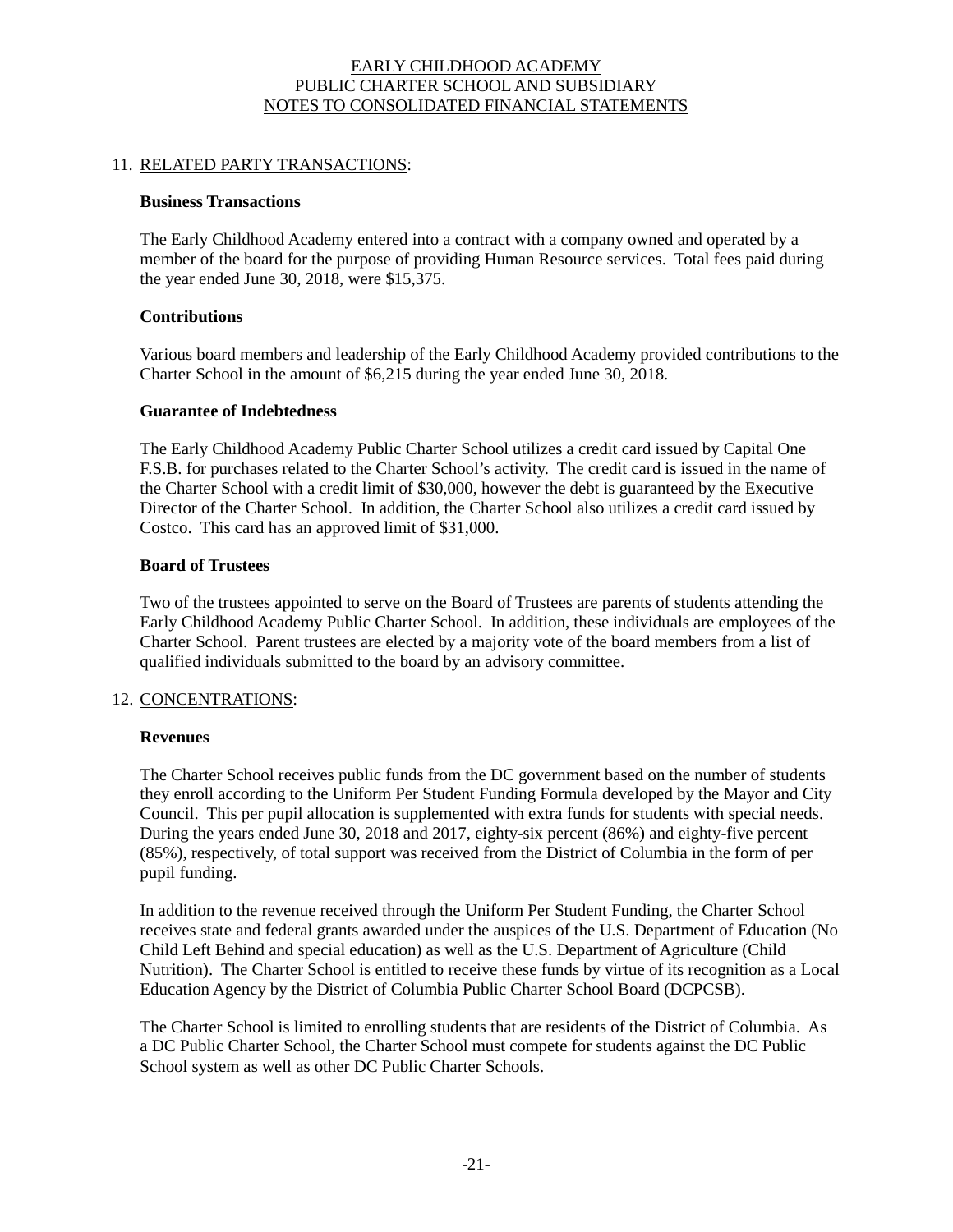## 13. CONTINGENCIES:

The Early Childhood Academy Public Charter School was granted its charter by the District of Columbia Public Charter School Board, authorized under the District of Columbia School Reform Act of 1995, Public Law 104-134, as amended. The Charter School has no reason to believe that this relationship will be discontinued in the foreseeable future. However, any interruption of this relationship (i.e., the failure to continue this charter authorization or withholding of funds) could adversely affect the Charter School's ability to finance ongoing operations.

The Charter School depends on per pupil allocations, grants, and contributions for a significant portion of its revenues. The ability of the sources of revenues to continue giving amounts comparable with prior years may be dependent upon future economic conditions and continued deductibility for income tax purposes of grants and contributions to the Charter School. While the Charter School's Board of Trustees and management believes the Charter School has the resources to continue its programs, its ability to do so, and the extent to which it continues, may be dependent on the above factors.

Laws and regulations governing charter schools are complex and subject to interpretation. The Charter School receives funding from various federal and state grant reimbursement programs, which are governed by various rules and regulations of the respective grantor agencies. To the extent that the Charter School has not complied with the rules and regulations governing the grants, refunds of any money received may be required. The Charter School believes that it is in compliance with all applicable laws and regulations and is not aware of any pending or threatened investigations involving allegations of potential wrongdoing. Therefore, no provision has been recorded in the accompanying financial statements for such contingencies.

The viability of public charter schools and funding for these schools is dependent on the consensus of current and future administration of the District of Columbia. Any future change in dynamics could adversely affect the operation of public charter schools.

## 14. SUBSEQUENT EVENTS:

#### **Financial Statement Preparation**

In preparing these financial statements, management has evaluated events and transactions for potential recognition or disclosure through November 9, 2018, the date the financial statements were available to be issued, and has determined that no adjustments are necessary to the amounts reported in the accompanying financial statements.

#### 15. FUNDRAISING:

During the years ended June 30, 2018 and 2017, expenses incurred for the purpose of fundraising were \$29,077 and \$4,287, respectively.

#### 16. ADVERTISING COSTS:

Advertising was conducted for the purpose of promoting open enrollment and student recruiting to the Charter School. Advertising costs are expensed when incurred. Direct advertising expenses were \$11,884 and \$16,526 for the years ended June 30, 2018 and 2017, respectively.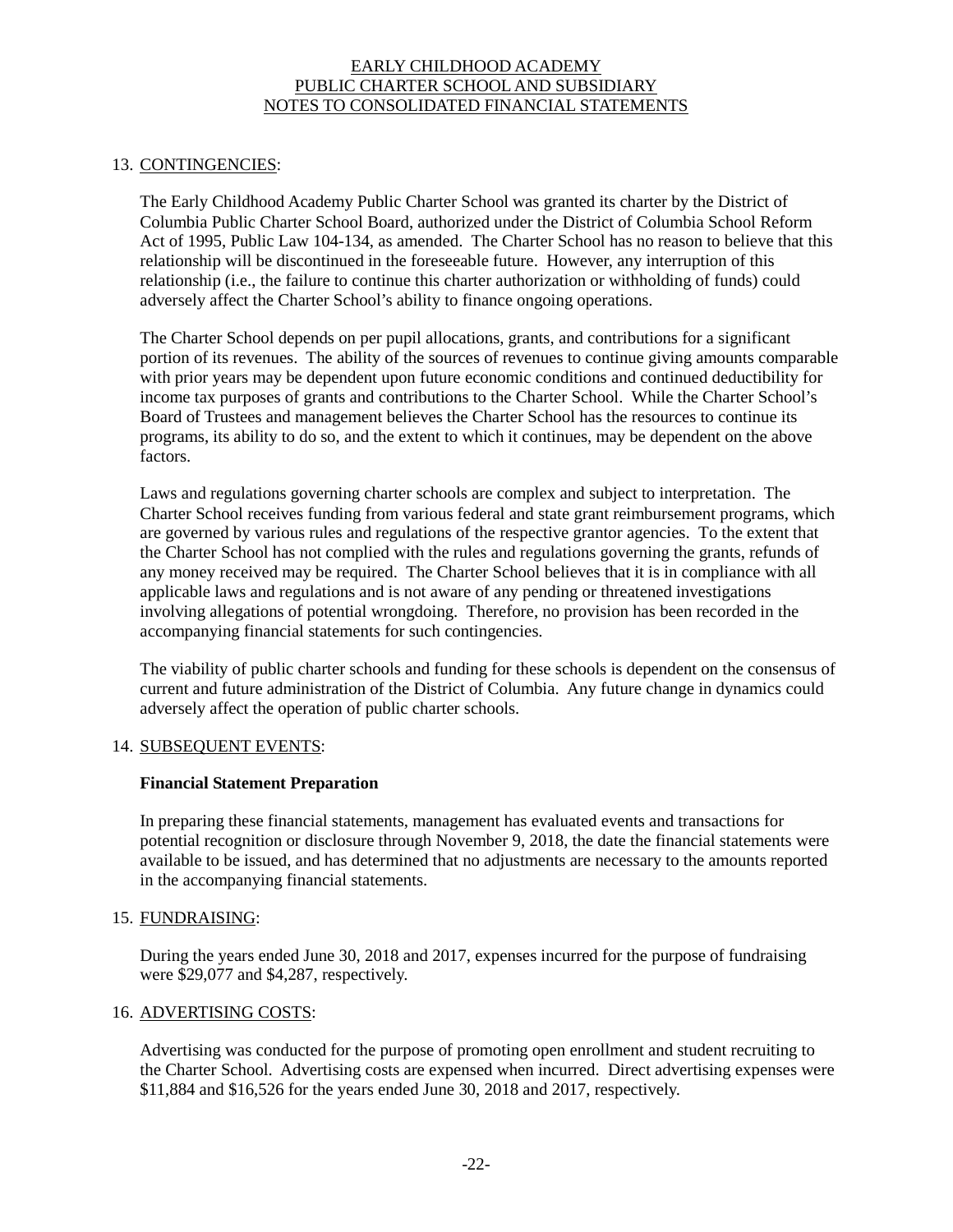## 17. RETIREMENT PLAN:

## **403(b) Retirement Plan**

The Charter School provides pension benefits for its employees through a defined contribution 403(b) retirement plan which is currently administered by Principal Financial Group. In a defined contribution plan, benefits depend solely on amounts contributed to the plan plus investment earnings. Provisions of the plan allow for employees to contribute up to the statutory limits set by the Internal Revenue Code. On the plan effective date, which was September 1, 2007, all current employees were eligible to participate in the retirement plan. All future employees will be eligible to participate upon hiring. Plan provisions call for a dollar for dollar match up to six percent (6%). Plan provisions and contribution requirements are established and may be amended by the board members of the Charter School. There is no unfunded past service liability. The amount of employer contributions for the years ended June 30, 2018 and 2017 were \$59,272 and \$60,611, respectively.

## **Teachers Retirement Plan**

As authorized by the Title 38 of the Code of the District of Columbia, teachers of the DC Public School System may participate in a defined benefit plan named the "Teacher's Retirement Plan". The District of Columbia Retirement Board (DCRB) is responsible for paying benefits attributable to teacher service.

An employee may elect to remain in the Teacher's Retirement Plan if that individual leaves employment with the District of Columbia Public School system and becomes an employee of a DC Public Charter School provided the election is made within 60 days of departure. To remain in the plan, the teacher must make the required employee retirement contributions and the school must make the match contributions that the District Government would have made to the plan. Employee contributions of 7% of annual salary are required to be made on a pre-tax basis to the plan. The amount of employer contributions for the years ended June 30, 2018 and 2017, was \$17,598 and \$17,740, respectively.

## 18. EMPLOYEE BENEFITS:

The cost of fringe benefits incurred consisted of the following:

|                                    | June 30, 2018 | June 30, 2017 |
|------------------------------------|---------------|---------------|
| Social Security/Medicare           | \$<br>191,060 | \$<br>171,305 |
| <b>Health and Dental Insurance</b> | 261,262       | 212,206       |
| Retirement                         | 76,870        | 78,351        |
| Life                               | 4,093         | 3,708         |
| Disability                         | 20,645        | 18,539        |
| Unemployment                       | 20,019        | 15,877        |
| <b>Workers Compensation</b>        | 16,796        | 14,941        |
| De Minimis                         | 10,578        | 12,235        |
| <b>Benefit Fees</b>                | 4,713         | 4,361         |
| Total                              | 606,036       | \$<br>531,523 |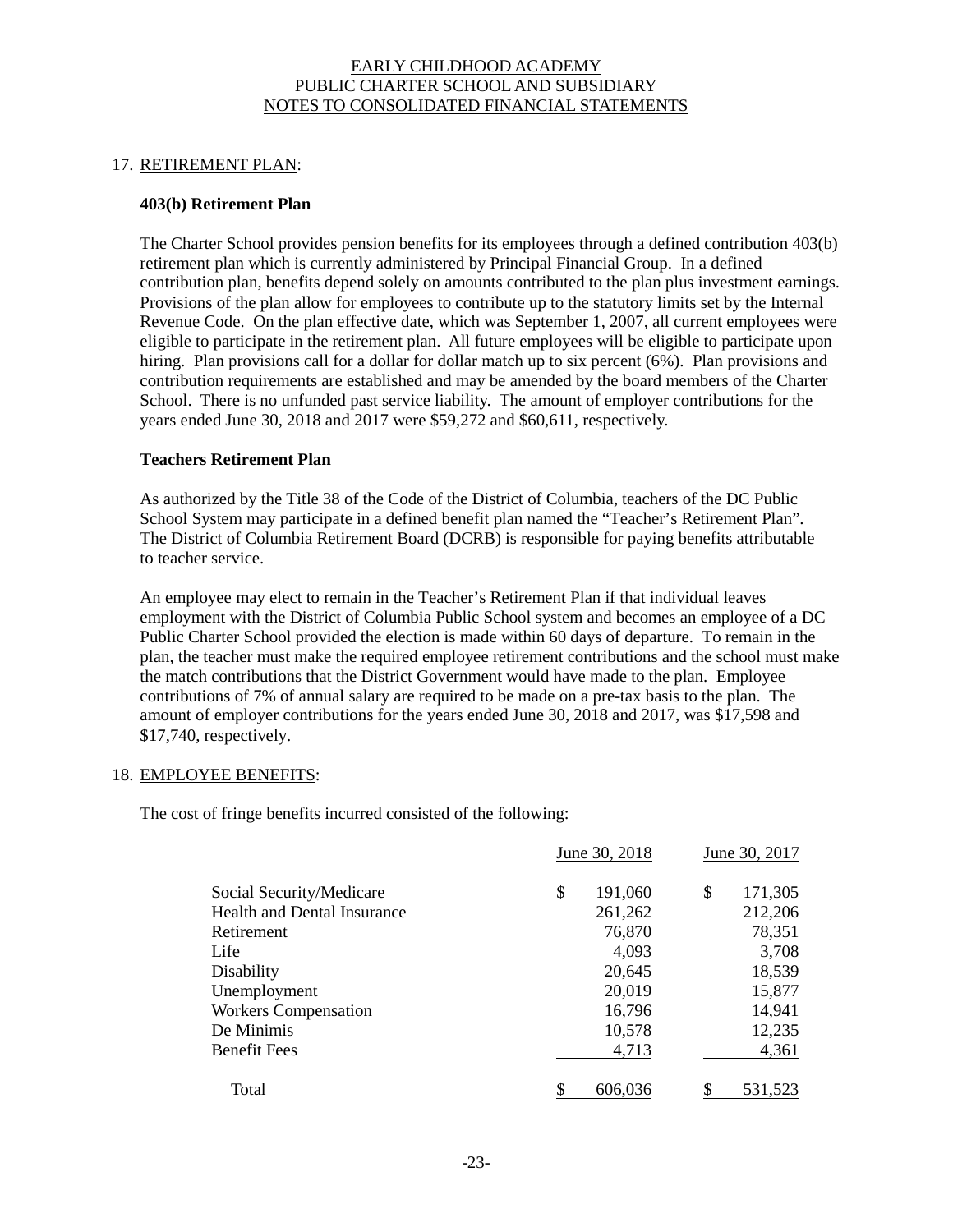## 18. EMPLOYEE BENEFITS: (Continued)

## **Flexible Benefits Plan**

The Early Childhood Academy Public Charter School adopted a Section 125 Flexible Benefits Plan (Cafeteria Plan). Under this plan, employees are permitted to use pre-tax benefit dollars through payroll deduction to pay for health and dental insurance premiums and dependent childcare.

## **Transportation Plan**

The Early Childhood Academy Public Charter School adopted a Section 132(f) Commuter Expense Reimbursement Plan. Under this plan, employees receive reimbursement for commuting to and from work on a tax favored (pre-tax) basis. The Charter School reimburses for commuter vehicle expense and transit passes.

#### 19. OTHER MATTERS:

## **New Markets Tax Credit**

The New Markets Tax Credit (NMTC) was established for the purpose of encouraging investment in low-income community businesses, while also reducing the borrowing and financing costs to organizations such as the Early Childhood Academy Public Charter School. An NMTC is generated when a "qualified equity investment" (QEI) is made into a "community development entity" (CDE) that in turn, uses the proceeds of such investment to make loans or equity investments in "Qualified active low-income community businesses" (QALICB).

On September 11, 2018, the Early Childhood Academy Public Charter School obtained a master loan and disbursement agreement (the agreement) in the principal amount of \$15,600,000 by entering into a transaction structured to qualify for the New Markets Tax Credit, as outlined in Internal Revenue Code (IRC) Section 45D. As part of the transaction, the Charter School formed the ECA Support Corporation to meet the necessary structuring requirements to qualify for the NMTC. The ECA Support Corporation is a nonprofit corporation formed under the laws of the District of Columbia. The agreement was established to fund the development and construction of a new school facility adjacent to the current facility located at 885 Barnaby Street, SE.

On September 11, 2018, the Early Childhood Academy Public Charter School also obtained a loan in the amount of \$2,000,000 from the District of Columbia through the Office of Public Charter School Financing within the Office of the State Superintendent of Education.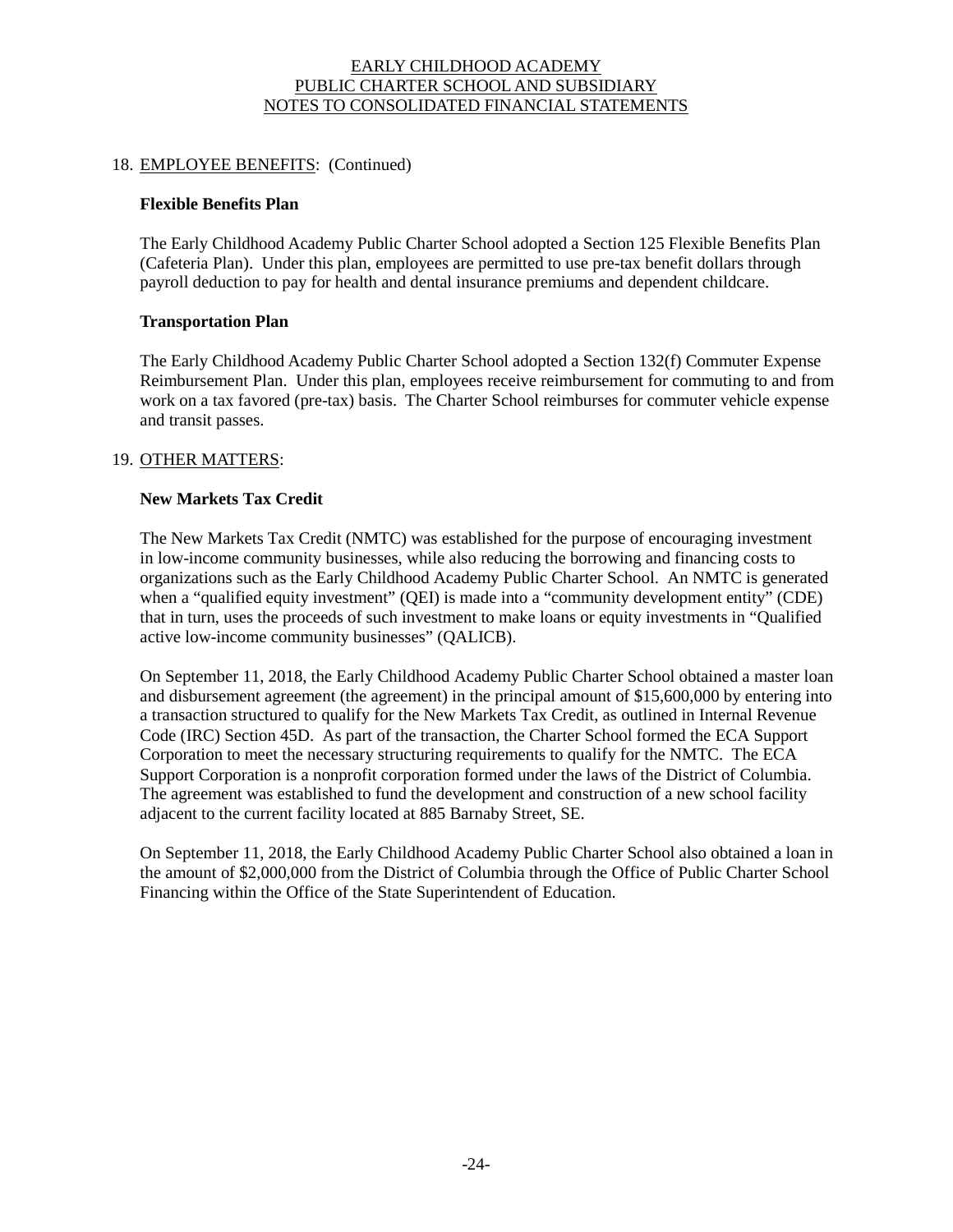## EARLY CHILDHOOD ACADEMY PUBLIC CHARTER SCHOOL AND SUBSIDIARY COMPARATIVE CONSOLIDATED STATEMENTS OF FUNCTIONAL EXPENSES FOR THE YEARS ENDED JUNE 30, 2018 AND 2017

|                                                  |                          |                         | June 30, 2018                 |                         | June 30, 2017 |                                    |                               |                         |  |  |  |
|--------------------------------------------------|--------------------------|-------------------------|-------------------------------|-------------------------|---------------|------------------------------------|-------------------------------|-------------------------|--|--|--|
|                                                  | Total                    | Educational<br>Services | General and<br>Administrative | Fundraising             | Total         | Educational<br>Services            | General and<br>Administrative | Fundraising             |  |  |  |
| Personnel, Salaries and Benefits:                |                          |                         |                               |                         |               |                                    |                               |                         |  |  |  |
| Principal/Executive Salaries                     | 287,256<br>$\mathbb{S}$  | 226,962<br>$\mathbb{S}$ | $\mathbb{S}$<br>43,829        | $\mathcal{S}$<br>16,465 | 263,477<br>\$ | $\mathbb{S}$<br>205,981            | $\mathcal{S}$<br>54,861       | $\mathcal{S}$<br>2,635  |  |  |  |
| Teachers' Salaries                               | 981,046                  | 981,046                 |                               |                         | 900,151       | 900,151                            |                               |                         |  |  |  |
| Teachers' Aides/Assistants' Salaries             | 448,803                  | 448,803                 |                               |                         | 332,912       | 332,912                            |                               |                         |  |  |  |
| <b>Other Educational Professional Salaries</b>   | 257,569                  | 231,812                 | 25,757                        |                         | 217,714       | 195,943                            | 21,771                        |                         |  |  |  |
| <b>Substitute Teacher Salaries</b>               | 18,254                   | 18,254                  |                               |                         | 40,301        | 40,301                             |                               |                         |  |  |  |
| <b>Clerical Salaries</b>                         | 182,114                  | 160,737                 | 19,549                        | 1,828                   | 173,947       | 173,947                            |                               |                         |  |  |  |
| <b>Custodial/Food Service Staff</b>              | 113,258                  | 92,940                  | 20,318                        |                         | 109,835       | 90,725                             | 19,110                        |                         |  |  |  |
| <b>Before and After Care Salaries</b>            | 109,189                  | 109,189                 |                               |                         | 136,135       | 136,135                            |                               |                         |  |  |  |
| <b>Business Operation Salaries</b>               | 289,729                  | 145,126                 | 144,603                       |                         | 216,211       | 101,618                            | 114,593                       |                         |  |  |  |
| <b>Employee Benefits</b>                         | 394,957                  | 354,976                 | 37,292                        | 2,689                   | 344,341       | 313,665                            | 30,296                        | 380                     |  |  |  |
| <b>Payroll Taxes</b>                             | 211,079                  | 189,686                 | 19,956                        | 1,437                   | 187,182       | 170,508                            | 16,468                        | 206                     |  |  |  |
| <b>Staff Development Costs</b>                   | 62,094                   | 56,183                  | 5,911                         |                         | 57,077        | 52,050                             | 5,027                         |                         |  |  |  |
| Total Personnel, Salaries and Benefits           | 3,355,348<br>\$.         | 3,015,714<br>\$         | 317,215<br>\$.                | 22,419                  | 2,979,283     | 2,713,936<br>\$                    | 262,126                       | 3,221                   |  |  |  |
| <b>Direct Student Costs:</b>                     |                          |                         |                               |                         |               |                                    |                               |                         |  |  |  |
| Food Service                                     | $\mathcal{S}$<br>253,636 | 253,636<br>$\mathbb{S}$ | $\mathcal{S}$                 | \$                      | \$<br>229,828 | 229,828<br>$\sqrt[6]{\frac{1}{2}}$ | $\boldsymbol{\mathsf{S}}$     | $\sqrt[6]{\frac{1}{2}}$ |  |  |  |
| <b>Student Supplies and Materials</b>            | 55,131                   | 55,131                  |                               |                         | 85,247        | 85,247                             |                               |                         |  |  |  |
| <b>Contracted Instructional/Student Services</b> | 152,755                  | 152,755                 |                               |                         | 108,095       | 108,095                            |                               |                         |  |  |  |
| Transportation                                   | 20,174                   | 20,174                  |                               |                         | 23,499        | 23,499                             |                               |                         |  |  |  |
| <b>Other Student Costs</b>                       | 20,176                   | 20,176                  |                               |                         | 17,913        | 17,913                             |                               |                         |  |  |  |
| <b>Total Direct Student Costs</b>                | 501,872                  | 501,872                 |                               |                         | 464,582       | 464,582                            |                               |                         |  |  |  |
| <b>Occupancy Costs:</b>                          |                          |                         |                               |                         |               |                                    |                               |                         |  |  |  |
| Rent                                             | $\mathbb{S}$<br>595,808  | 535,423<br>$\mathbb{S}$ | $\mathcal{S}$<br>56,329       | $\mathcal{S}$<br>4,056  | \$<br>575,357 | $\mathbb{S}$<br>524,102            | $\mathcal{S}$<br>50,621       | $\mathbb{S}$<br>634     |  |  |  |
| Utilities                                        | 47,269                   | 42,478                  | 4,469                         | 322                     | 48,190        | 43,897                             | 4,240                         | 53                      |  |  |  |
| <b>Cleaning and Maintenance</b>                  | 14,107                   | 12,677                  | 1,334                         | 96                      | 21,071        | 19,194                             | 1,854                         | 23                      |  |  |  |
| Depreciation                                     | 3,498                    | 3,144                   | 330                           | 24                      | 6,503         | 5,924                              | 572                           | $\overline{7}$          |  |  |  |
| <b>Contracted Building Services</b>              | 79,030                   | 71,020                  | 7,472                         | 538                     | 71,591        | 65,213                             | 6,299                         | 79                      |  |  |  |
| <b>Total Occupancy Costs</b>                     | \$<br>739,712            | 664,742                 | 69,934                        | 5,036                   | 722,712<br>\$ | 658,330                            | 63,586                        | 796                     |  |  |  |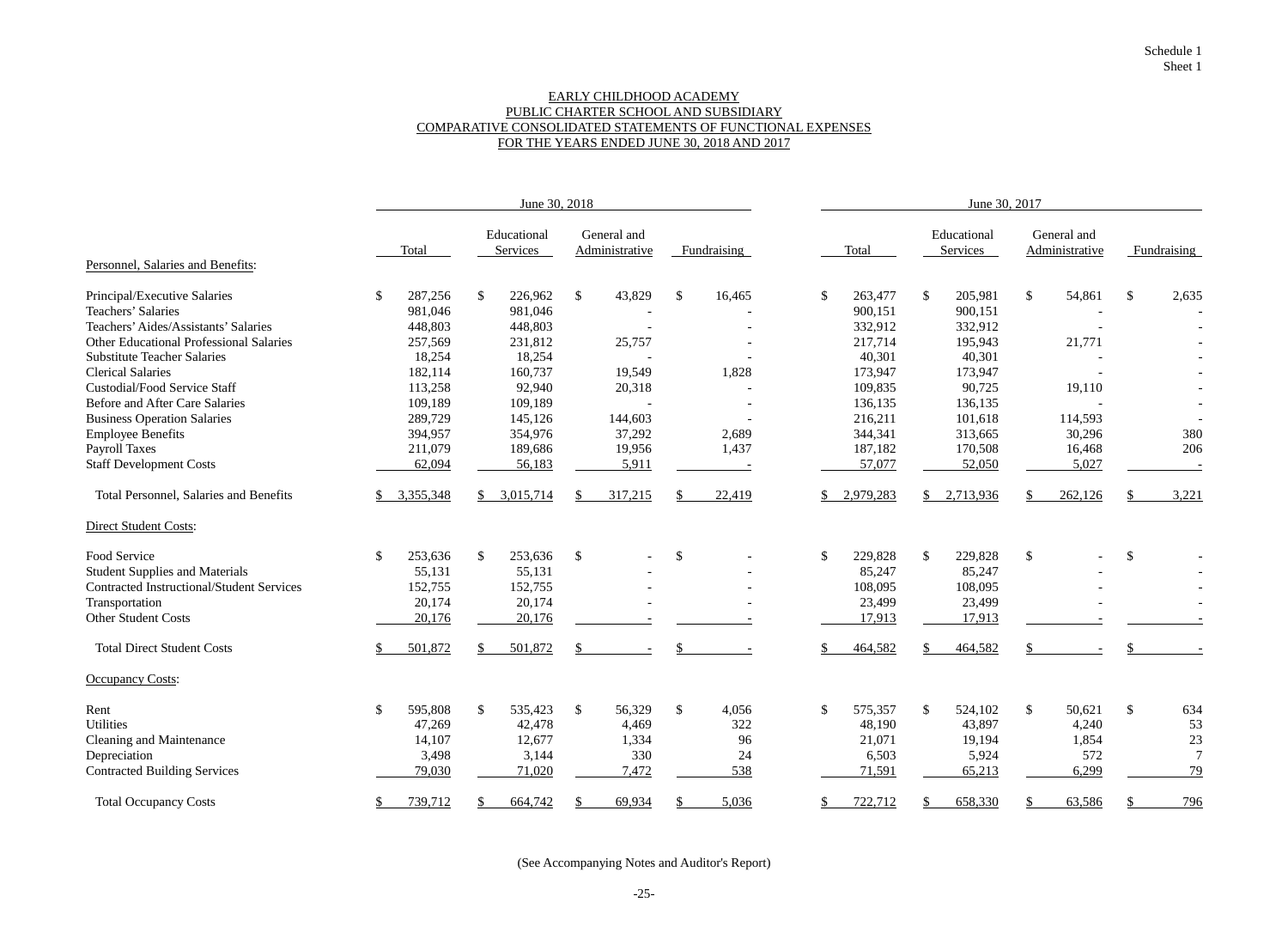## EARLY CHILDHOOD ACADEMY PUBLIC CHARTER SCHOOL AND SUBSIDIARY COMPARATIVE CONSOLIDATED STATEMENTS OF FUNCTIONAL EXPENSES FOR THE YEARS ENDED JUNE 30, 2018 AND 2017

|                                         | June 30, 2018 |           |              |                                |               |                               | June 30, 2017 |                          |               |           |                |                         |               |                               |               |                |
|-----------------------------------------|---------------|-----------|--------------|--------------------------------|---------------|-------------------------------|---------------|--------------------------|---------------|-----------|----------------|-------------------------|---------------|-------------------------------|---------------|----------------|
|                                         |               | Total     |              | Educational<br><b>Services</b> |               | General and<br>Administrative |               | Fundraising              |               | Total     |                | Educational<br>Services |               | General and<br>Administrative |               | Fundraising    |
| Office Expenses:                        |               |           |              |                                |               |                               |               |                          |               |           |                |                         |               |                               |               |                |
| Office Supplies and Materials           | $\mathcal{S}$ | 11,065    | $\mathbb{S}$ | 9,944                          | $\mathcal{S}$ | 1,046                         | $\mathcal{S}$ | 75                       | \$            | 13,234    | $\frac{1}{2}$  | 12,056                  | $\mathbb{S}$  | 1,163                         | $\mathcal{S}$ | 15             |
| Consulting                              |               | 71,773    |              | 48,318                         |               | 23,455                        |               | $\overline{\phantom{a}}$ |               | 103,075   |                | 94,249                  |               | 8,717                         |               | 109            |
| <b>Equipment Rental and Maintenance</b> |               | 4,636     |              | 4,167                          |               | 438                           |               | 31                       |               | 1,871     |                | 1,704                   |               | 165                           |               | $\overline{2}$ |
| Telecommunications                      |               | 34,689    |              | 31,173                         |               | 3,280                         |               | 236                      |               | 32,496    |                | 29,601                  |               | 2,859                         |               | 36             |
| Postage and Shipping                    |               | 826       |              | 742                            |               | 78                            |               | 6                        |               | 531       |                | 483                     |               | 47                            |               |                |
| Printing and Copying                    |               | 11,854    |              | 10,652                         |               | 1,121                         |               | 81                       |               | 10,712    |                | 9,758                   |               | 942                           |               | 12             |
| Marketing and Promotion                 |               | 11,884    |              | 11,653                         |               | 231                           |               |                          |               | 16,526    |                | 16,526                  |               |                               |               |                |
| <b>Total Office Expenses</b>            |               | 146,727   |              | 116,649                        |               | 29,649                        |               | 429                      |               | 178,445   |                | 164,377                 |               | 13,893                        |               | 175            |
| <b>General Expenses:</b>                |               |           |              |                                |               |                               |               |                          |               |           |                |                         |               |                               |               |                |
| Insurance                               | $\$\$         | 19,771    | $\mathbb{S}$ | 17,720                         | $\mathcal{S}$ | 1,917                         | $\mathcal{S}$ | 134                      | $\mathcal{S}$ | 20,132    | $\mathbb{S}$   | 18,359                  | $\mathcal{S}$ | 1,773                         | $\sqrt{3}$    |                |
| Licenses and Fees                       |               | 2,022     |              | 1,817                          |               | 191                           |               | 14                       |               | 663       |                | 604                     |               | 58                            |               |                |
| Accounting and Legal Services           |               | 29,306    |              |                                |               | 29,306                        |               |                          |               | 28,239    |                |                         |               | 28,239                        |               |                |
| <b>Payroll Service Fees</b>             |               | 22,499    |              | 20,219                         |               | 2,127                         |               | 153                      |               | 20,214    |                | 18,414                  |               | 1,778                         |               | 22             |
| <b>Administrative Fees</b>              |               | 49,453    |              | 44,441                         |               | 4,676                         |               | 336                      |               | 47,414    |                | 43,237                  |               | 4,177                         |               |                |
| Depreciation                            |               | 54,036    |              | 48,559                         |               | 5,109                         |               | 368                      |               | 56,442    |                | 51,414                  |               | 4,966                         |               | 62             |
| Dues and Subscriptions                  |               | 17,733    |              | 15,936                         |               | 1,676                         |               | 121                      |               | 19,173    |                | 17,484                  |               | 1,689                         |               |                |
| Office Expense                          |               | 9,842     |              | 8,845                          |               | 930                           |               | 67                       |               | 9,412     |                | 8,573                   |               | 829                           |               | 10             |
| <b>Bad Debt Expense</b>                 |               | 4,500     |              |                                |               | 4,500                         |               |                          |               |           |                |                         |               |                               |               |                |
| <b>Interest Expense</b>                 |               | 843       |              | 843                            |               |                               |               |                          |               | 852       |                | 852                     |               |                               |               |                |
| <b>Total General Expenses</b>           |               | 210,005   |              | 158,380                        |               | 50,432                        |               | ,193                     |               | 202,541   |                | 158,937                 |               | 43,509                        |               | 95             |
| TOTAL FUNCTIONAL EXPENSES               |               | 4,953,664 |              | 4,457,357                      |               | 467,230                       |               | 29,077                   |               | 4,547,563 | $\mathbb{S}^-$ | 4,160,162               |               | 383,114                       |               | 4,287          |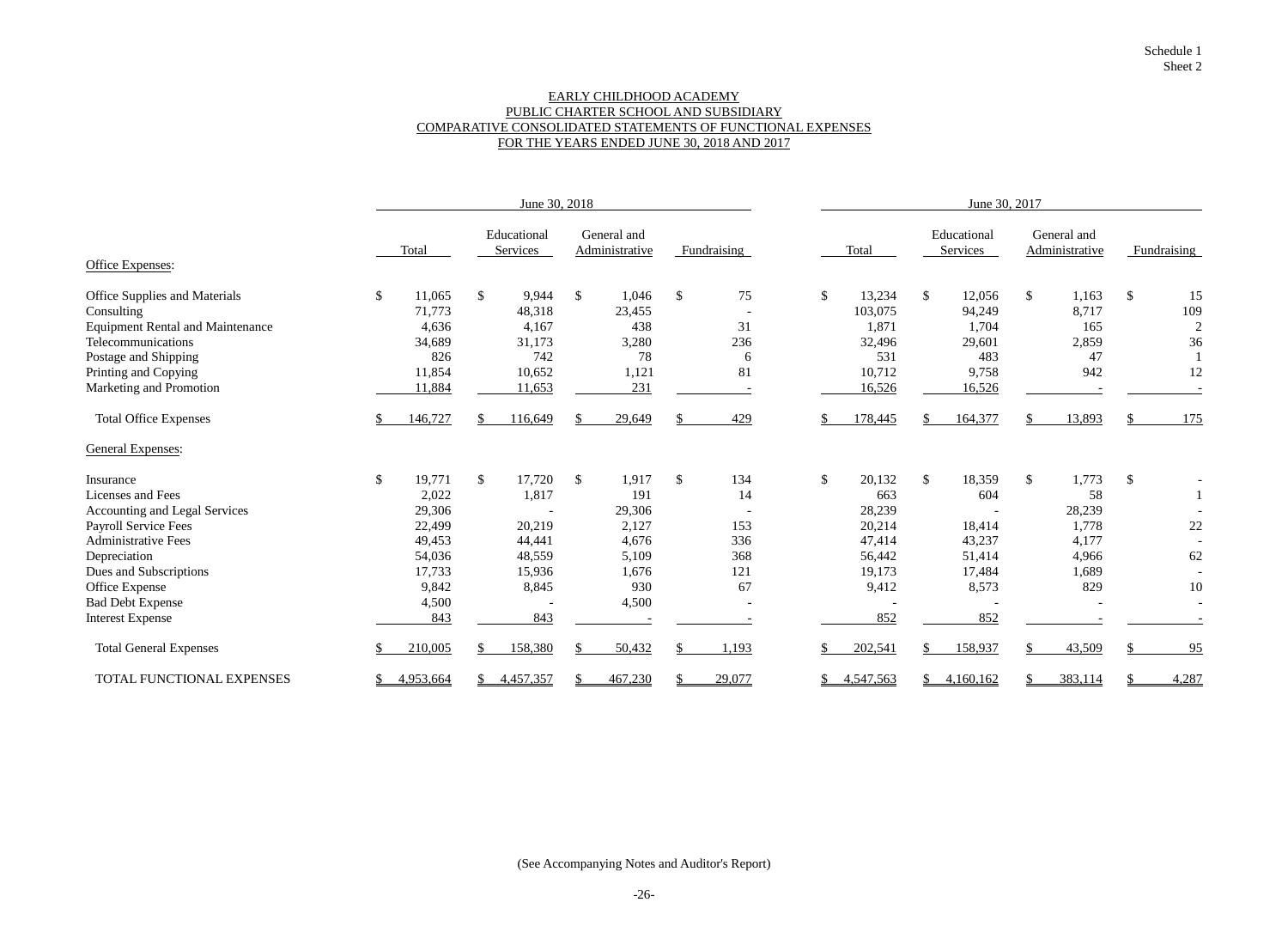# EARLY CHILDHOOD ACADEMY PUBLIC CHARTER SCHOOL AND SUBSIDIARY CONSOLIDATING STATEMENT OF FINANCIAL POSITION **JUNE 30, 2018**

|                                                 | Total                    | Early Charter<br>Academy | <b>ECA</b> Support<br>Corporation |  |  |
|-------------------------------------------------|--------------------------|--------------------------|-----------------------------------|--|--|
| <b>ASSETS</b>                                   |                          |                          |                                   |  |  |
| <b>Current Assets:</b>                          |                          |                          |                                   |  |  |
| Cash and Cash Equivalents                       | 4,040,093<br>\$          | \$<br>4,040,093          | \$                                |  |  |
| Accounts Receivable                             | 76,101                   | 76,101                   |                                   |  |  |
| Due From/(to) Related Organization              |                          | 180                      | (180)                             |  |  |
| <b>Grants Receivable</b>                        | 171,768                  | 171,768                  |                                   |  |  |
| Promises Receivable                             |                          |                          |                                   |  |  |
| Prepaid Expenses                                | 14,249                   | 14,249                   |                                   |  |  |
| <b>Total Current Assets</b>                     | 4,302,211<br>\$          | 4,302,391                | (180)<br>\$                       |  |  |
| <b>Fixed Assets:</b>                            |                          |                          |                                   |  |  |
| Furniture and Equipment                         | \$<br>174,358            | \$<br>174,358            | \$                                |  |  |
| Computer Equipment                              | 258,491                  | 258,491                  |                                   |  |  |
| Leasehold Improvements                          | 75,235                   | 75,235                   |                                   |  |  |
| <b>Construction</b> in Progress                 | 1,786,191                | 1,786,191                |                                   |  |  |
| Land - Deposit                                  | 50,000                   | 50,000                   |                                   |  |  |
| Less: Accumulated Depreciation and Amortization | (448,000)                | (448,000)                |                                   |  |  |
| <b>Total Fixed Assets</b>                       | 1,896,275                | 1,896,275                | S                                 |  |  |
| Other Assets:                                   |                          |                          |                                   |  |  |
| Deposits                                        | \$<br>57,517             | \$<br>57,517             | \$                                |  |  |
| <b>Loan Acquisition Costs</b>                   | 40,000                   | 40,000                   |                                   |  |  |
| <b>Total Other Assets</b>                       | 97,517                   | 97,517                   |                                   |  |  |
| <b>TOTAL ASSETS</b>                             | 6,296,003                | 6,296,183                | (180)                             |  |  |
| <b>LIABILITIES AND NET ASSETS</b>               |                          |                          |                                   |  |  |
| <b>Current Liabilities:</b>                     |                          |                          |                                   |  |  |
| <b>Accounts Payable</b>                         | \$<br>558,069            | \$<br>558,069            | \$                                |  |  |
| Accrued Salary and Vacation                     | 151,735                  | 151,735                  |                                   |  |  |
| Payroll Withholdings and Related Liabilities    | 19,599                   | 19,599                   |                                   |  |  |
| <b>Deferred Revenues</b>                        | 126                      | 126                      |                                   |  |  |
| Current Portion: Long-Term Debt                 | 2,931                    | 2,931                    |                                   |  |  |
| <b>Total Current Liabilities</b>                | 732,460                  | \$<br>732,460            | \$                                |  |  |
| Long Term Liabilities:                          |                          |                          |                                   |  |  |
| Capital Lease Payable                           | \$<br>2,931              | \$<br>2,931              | \$                                |  |  |
| Less: Current Portion                           | (2,931)                  | (2,931)                  |                                   |  |  |
| <b>Total Long Term Liabilities</b>              | $\overline{\phantom{a}}$ | \$<br>$\sim$             | \$                                |  |  |
| <b>Total Liabilities</b>                        | \$<br>732,460            | \$<br>732,460            | \$<br>$\overline{\phantom{a}}$    |  |  |
| Net Assets:                                     |                          |                          |                                   |  |  |
| Unrestricted                                    | 5,563,543<br>\$.         | 5,563,723<br>S           | \$<br>(180)                       |  |  |
| Temporarily Restricted                          |                          |                          |                                   |  |  |
| <b>Total Net Assets</b>                         | 5,563,543<br>\$          | \$5,563,723              | \$<br>(180)                       |  |  |
| TOTAL LIABILITIES AND NET ASSETS                | 6,296,003                | 6,296,183                | (180)<br>$\mathbb{S}$             |  |  |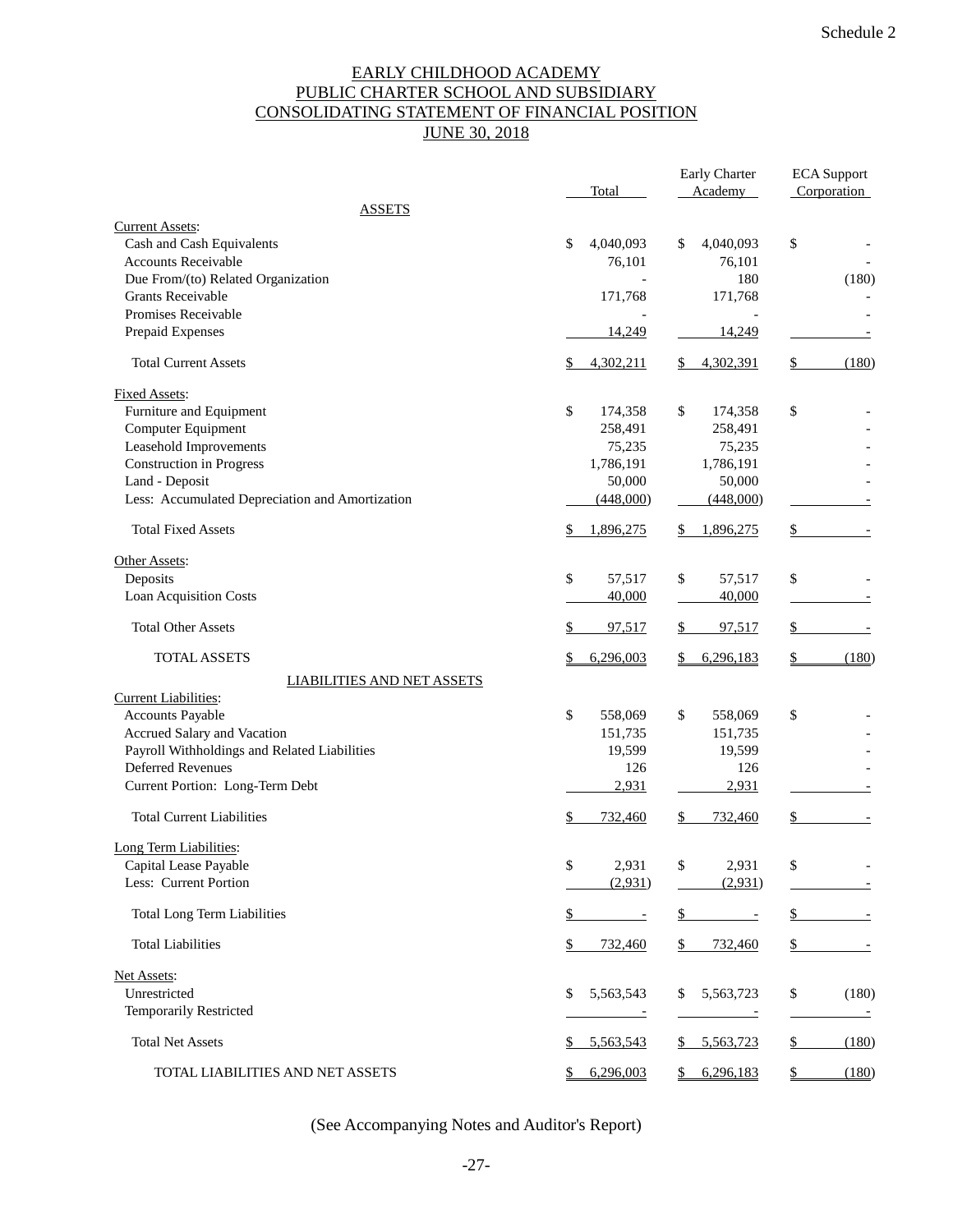## EARLY CHILDHOOD ACADEMY PUBLIC CHARTER SCHOOL AND SUBSIDIARY CONSOLIDATING STATEMENT OF ACTIVITIES FOR THE YEAR ENDED JUNE 30, 2018

|                                                                           |                         | Total                          |               |              | Early Childhood Academy                   |                         | <b>ECA Support Corporation</b> |                           |                       |  |  |
|---------------------------------------------------------------------------|-------------------------|--------------------------------|---------------|--------------|-------------------------------------------|-------------------------|--------------------------------|---------------------------|-----------------------|--|--|
|                                                                           | Unrestricted            | Temporarily<br>Restricted      | Total         | Unrestricted | Temporarily<br>Restricted                 | Total                   | Unrestricted                   | Temporarily<br>Restricted | Total                 |  |  |
| Revenues and Other Support:                                               |                         |                                |               |              |                                           |                         |                                |                           |                       |  |  |
| Per-Pupil Funding Allocation                                              | \$3,941,922             | \$                             | \$3,941,922   | \$3,941,922  | $\mathcal{S}$<br>$\overline{\phantom{a}}$ | \$3,941,922             | $\mathcal{S}$                  | $\sqrt{3}$                | $\mathcal{S}$         |  |  |
| Per-Pupil Funding - Facilities Allowance                                  | 785,411                 |                                | 785,411       | 785,411      |                                           | 785,411                 |                                |                           |                       |  |  |
| <b>Federal Entitlements and Grants</b>                                    | 596,110                 | $\sim$                         | 596,110       | 596,110      | $\sim$                                    | 596,110                 |                                |                           |                       |  |  |
| <b>Donated Federal Commodities</b>                                        | 16,796                  |                                | 16,796        | 16,796       |                                           | 16,796                  |                                |                           |                       |  |  |
| <b>State Grants</b>                                                       | 18,456                  |                                | 18,456        | 18,456       |                                           | 18,456                  |                                |                           |                       |  |  |
| Private Grants and Contributions                                          | 38,634                  |                                | 38,634        | 38,634       |                                           | 38,634                  |                                |                           |                       |  |  |
| <b>Service Fees</b>                                                       | 42,589                  |                                | 42,589        | 42,589       |                                           | 42,589                  |                                |                           |                       |  |  |
| <b>Student Fees</b>                                                       | 59,283                  |                                | 59,283        | 59,283       |                                           | 59,283                  |                                |                           |                       |  |  |
| Interest                                                                  | 5,257                   |                                | 5,257         | 5,257        |                                           | 5,257                   |                                |                           |                       |  |  |
| Special Events (Net)                                                      | 4,340                   |                                | 4,340         | 4,340        |                                           | 4,340                   |                                |                           |                       |  |  |
| Loss on Disposal of Fixed Assets<br>Net Assets Released from Restrictions | (669)                   |                                | (669)         | (669)        |                                           | (669)                   |                                |                           |                       |  |  |
| (Satisfaction of Program Restrictions)                                    |                         |                                |               |              |                                           |                         |                                |                           |                       |  |  |
| <b>Total Revenues and Other Support</b>                                   | \$5,508,129             |                                | \$5,508,129   | \$5,508,129  |                                           | \$5,508,129             |                                |                           |                       |  |  |
| Expenses and Losses:                                                      |                         |                                |               |              |                                           |                         |                                |                           |                       |  |  |
| <b>Educational Services</b>                                               | \$4,457,357             | \$                             | \$4,457,357   | \$4,457,357  | $\mathbb{S}$                              | \$4,457,357             | $\mathbb{S}$                   | <sup>\$</sup>             | $\mathcal{S}$         |  |  |
| Fundraising                                                               | 29,077                  |                                | 29,077        | 29,077       |                                           | 29,077                  |                                |                           |                       |  |  |
| General and Administrative                                                | 467,230                 |                                | 467,230       | 467,050      |                                           | 467,050                 | 180                            |                           | 180                   |  |  |
| <b>Total Expenses</b>                                                     | \$4,953,664             |                                | \$4,953,664   | \$4,953,484  |                                           | \$4,953,484             | 180                            |                           | 180                   |  |  |
| Changes in Net Assets                                                     | <sup>S</sup><br>554,465 | \$<br>$\overline{\phantom{a}}$ | \$<br>554,465 | \$554,645    | <sup>\$</sup><br>$\overline{\phantom{a}}$ | $\mathbb{S}$<br>554,645 | \$<br>(180)                    | $\mathcal{S}$             | (180)<br>$\mathbb{S}$ |  |  |
| Net Assets, Beginning of Year                                             | 5,009,078               |                                | 5,009,078     | 5,009,078    |                                           | 5,009,078               |                                |                           |                       |  |  |
| Net Assets, End of Year                                                   | \$5,563,543             |                                | \$5,563,543   | \$5,563,723  |                                           | \$5,563,723             | (180)                          |                           | (180)                 |  |  |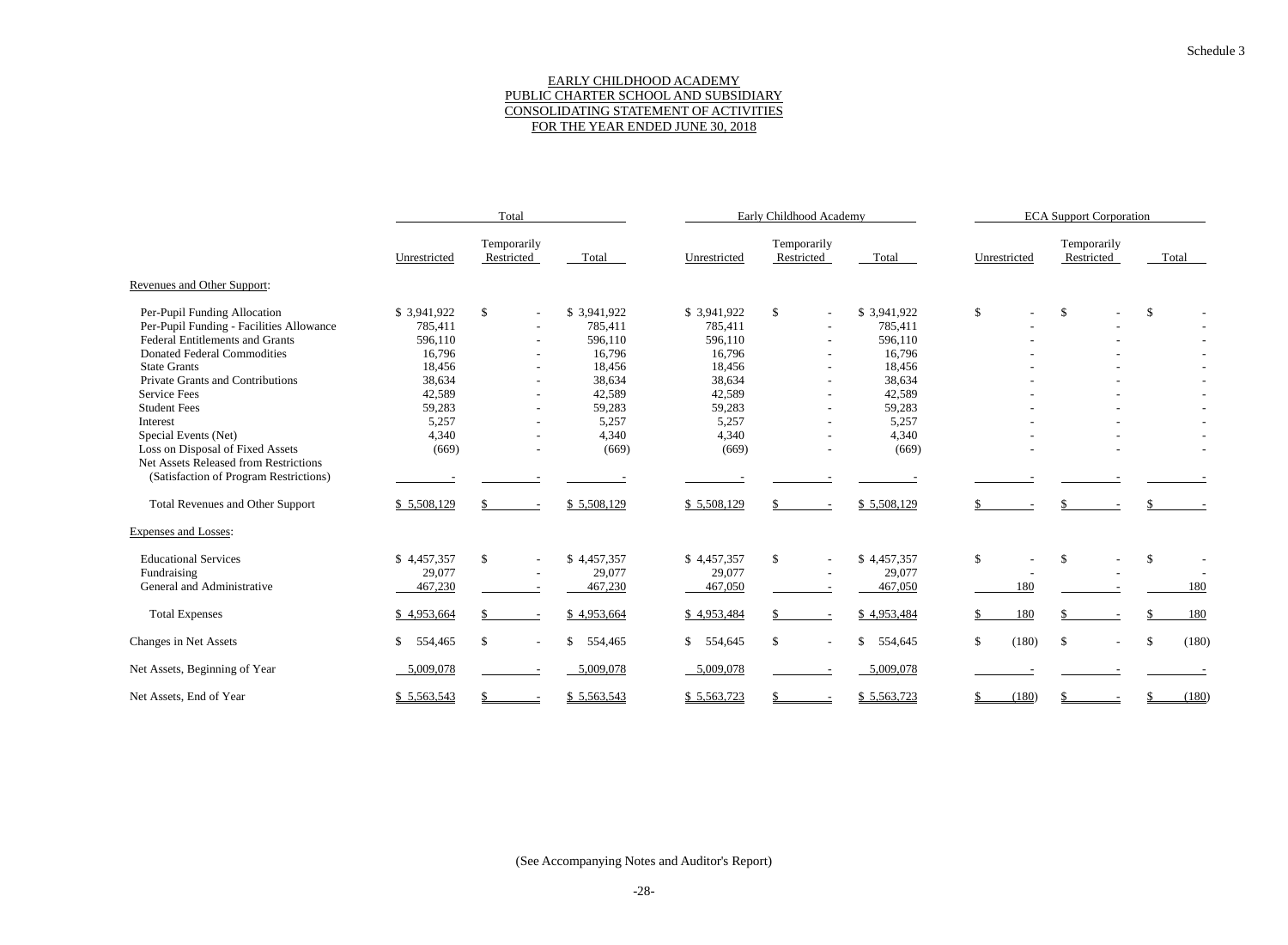# **Kendall, Prebola and Jones, LLC**

Certified Public Accountants

Board of Trustees Early Childhood Academy Public Charter School and Subsidiary 4025 9th Street, SE Washington, DC 20032

# INDEPENDENT AUDITOR'S REPORT ON INTERNAL CONTROL OVER FINANCIAL REPORTING AND ON COMPLIANCE AND OTHER MATTERS BASED ON AN AUDIT OF FINANCIAL STATEMENTS PERFORMED IN ACCORDANCE WITH *GOVERNMENT AUDITING STANDARDS*

We have audited, in accordance with auditing standards generally accepted in the United States of America and the standards applicable to financial audits contained in *Government Auditing Standards*, issued by the Comptroller General of the United States, the consolidated financial statements of the Early Childhood Academy Public Charter School (a nonprofit organization) and Subsidiary, which comprise the consolidated statement of financial position as of June 30, 2018, and the related consolidated statements of activities and cash flows for the year then ended, and the related notes to the consolidated financial statements, and have issued our report thereon dated November 9, 2018.

## *Internal Control Over Financial Reporting*

In planning and performing our audit of the consolidated financial statements, we considered the Early Childhood Academy Public Charter School and Subsidiary's internal control over financial reporting (internal control) to determine the audit procedures that are appropriate in the circumstances for the purpose of expressing our opinion on the consolidated financial statements, but not for the purpose of expressing an opinion on the effectiveness of the Early Childhood Academy Public Charter School and Subsidiary's internal control. Accordingly, we do not express an opinion on the effectiveness of the Early Childhood Academy Public Charter School and Subsidiary's internal control.

A *deficiency in internal control* exists when the design or operation of a control does not allow management or employees, in the normal course of performing their assigned functions, to prevent, or detect and correct, misstatements on a timely basis. A *material weakness* is a deficiency, or a combination of deficiencies, in internal control, such that there is a reasonable possibility that a material misstatement of the entity's financial statements will not be prevented, or detected and corrected on a timely basis. A *significant deficiency* is a deficiency, or a combination of deficiencies, in internal control that is less severe than a material weakness, yet important enough to merit attention by those charged with governance.

Our consideration of internal control was for the limited purpose described in the first paragraph of this section and was not designed to identify all deficiencies in internal control that might be material weaknesses or significant deficiencies. Given these limitations, during our audit we did not identify any deficiencies in internal control that we consider to be material weaknesses. However, material weaknesses may exist that have not been identified.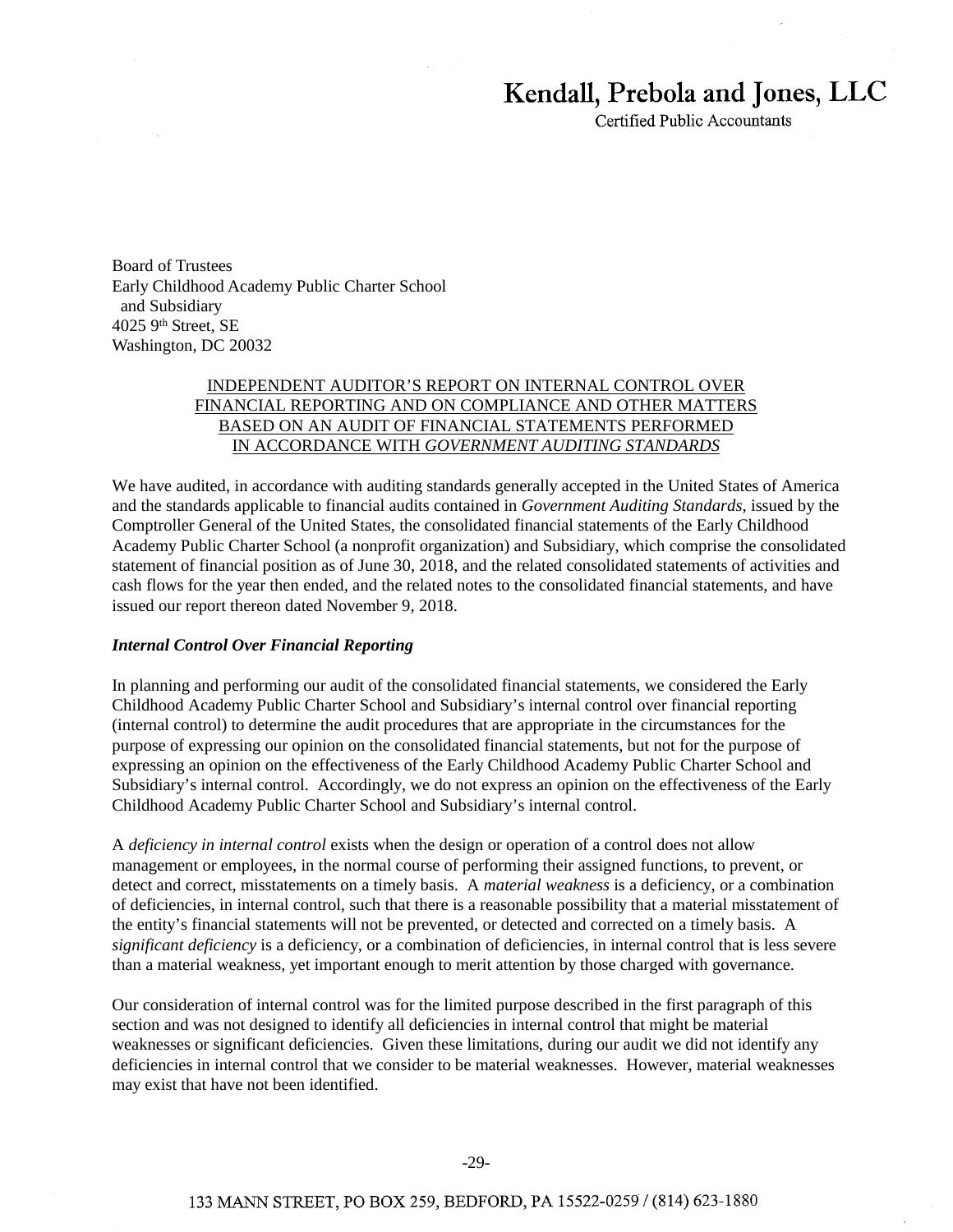## *Compliance and Other Matters*

As part of obtaining reasonable assurance about whether the Early Childhood Academy Public Charter School and Subsidiary's financial statements are free from material misstatement, we performed tests of its compliance with certain provisions of laws, regulations, contracts and grant agreements, noncompliance with which could have a direct and material effect on the determination of financial statement amounts. However, providing an opinion on compliance with those provisions was not an objective of our audit and accordingly, we do not express such an opinion. The results of our tests disclosed no instances of noncompliance or other matters that are required to be reported under *Government Auditing Standards*.

# *Purpose of this Report*

The purpose of this report is solely to describe the scope of our testing of internal control and compliance and the results of that testing, and not to provide an opinion on the effectiveness of the entity's internal control or on compliance. This report is an integral part of an audit performed in accordance with *Government Auditing Standards* in considering the organization's internal control and compliance. Accordingly, this communication is not suitable for any other purpose.

Kendall, Prebola and Jones

Kendall, Prebola and Jones Kendall, Prebola and Jones Certified Public Accountants Certified Public Accountants

Bedford, Pennsylvania November 9, 2018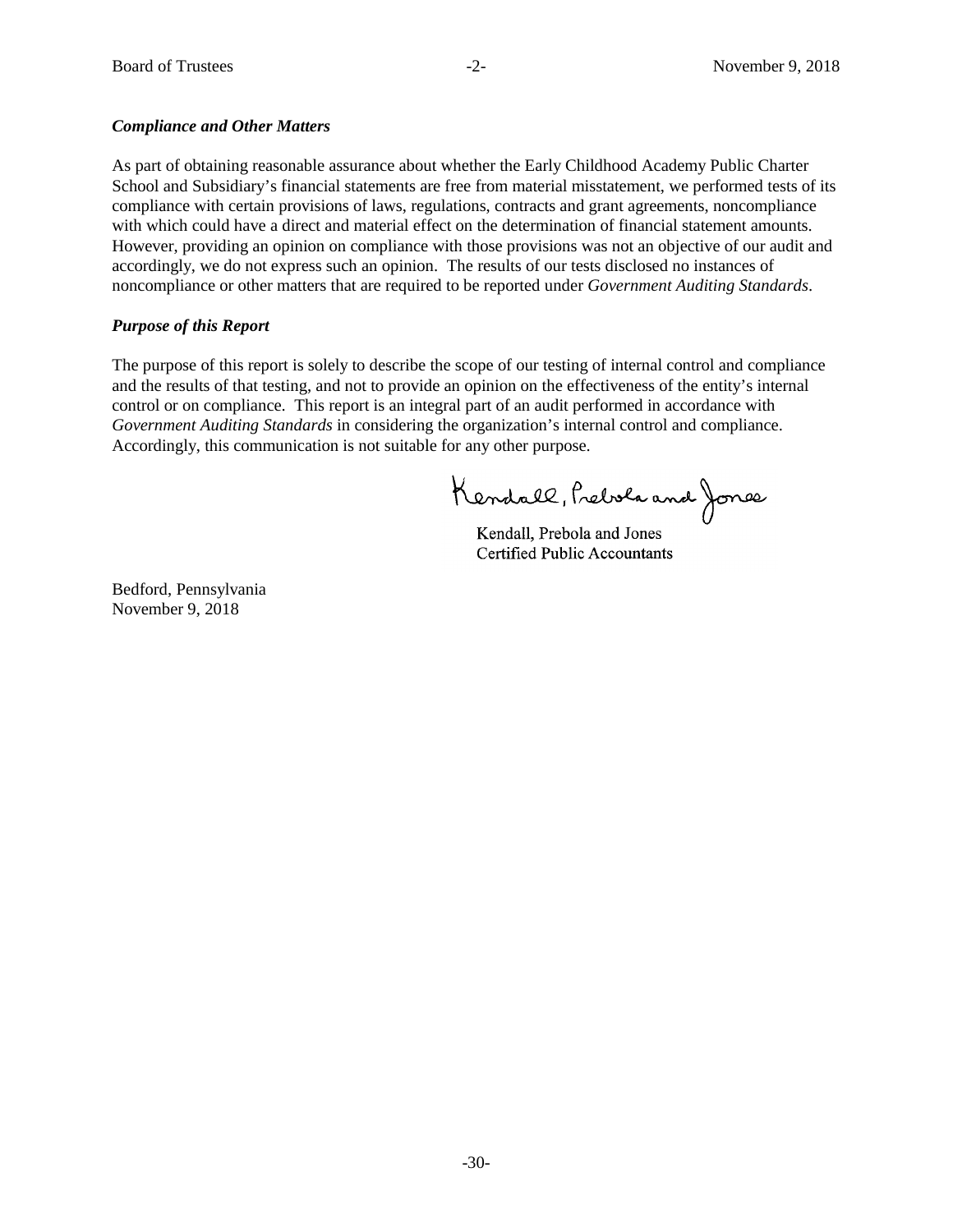# EARLY CHILDHOOD ACADEMY PUBLIC CHARTER SCHOOL AND SUBSIDIARY SUMMARY SCHEDULE OF PRIOR AUDIT FINDINGS FOR THE YEAR ENDED JUNE 30, 2018

# FINDINGS - FINANCIAL STATEMENT AUDIT

There were no audit findings in the prior year.